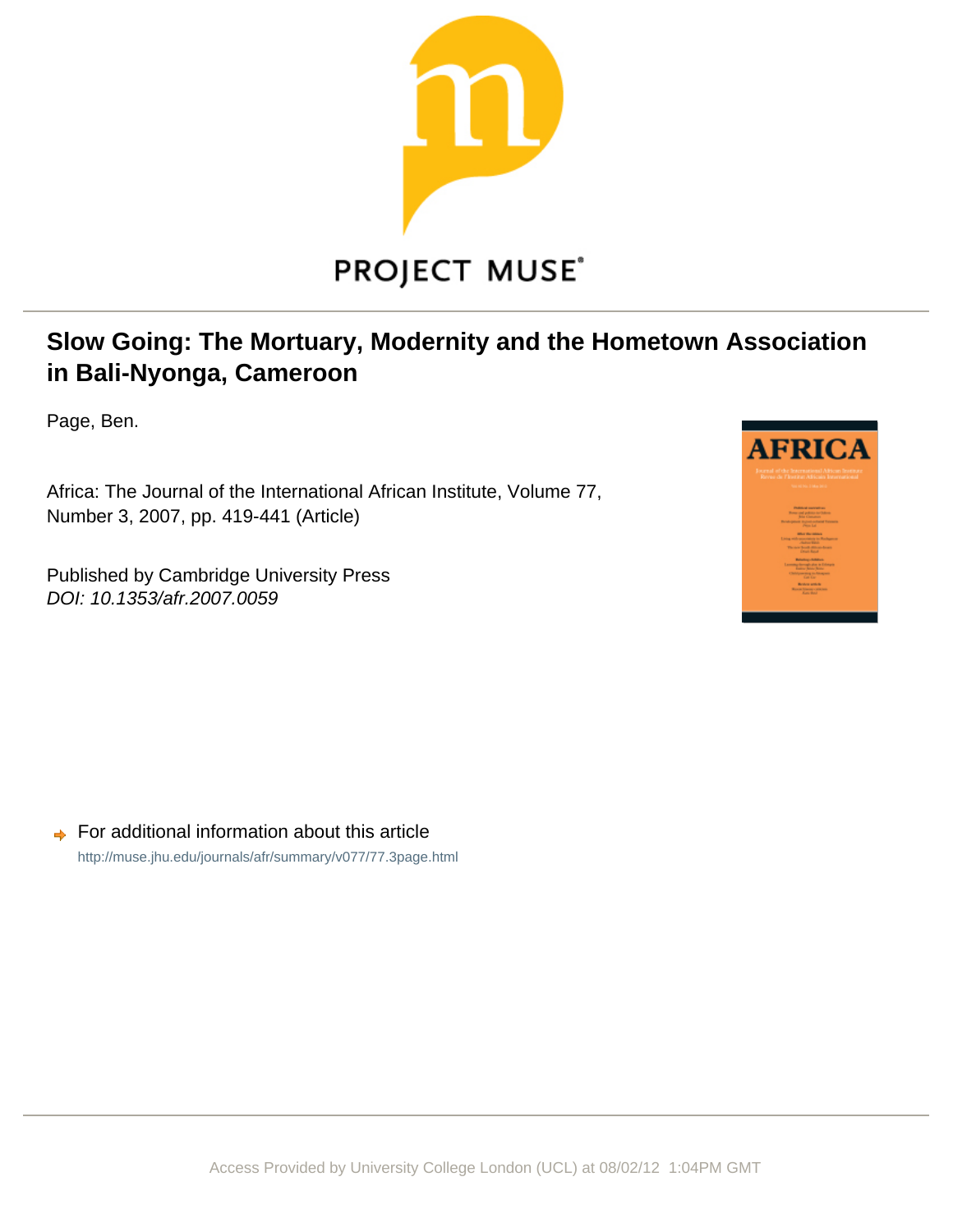*Africa* 77 (3), 2007

# SLOW GOING: THE MORTUARY, MODERNITY AND THE HOMETOWN ASSOCIATION IN BALI-NYONGA, CAMEROON

# *Ben Page*

From the centre of the small town of Bali-Nyonga it is a short walk down the newly tarred highway to the junction with the earth road that leads to the government hospital. Behind the freshly painted hospital buildings is the new mortuary, a wide, single-storey white structure in good condition. It is made up of three sections: an office, the building containing the 'fridge' and a covered area that can be used by vehicles or people when they come to deliver or collect a corpse. Benches have been provided where people can sit and wait. The 'fridge' has the capacity to store forty-five corpses in fifteen chambers and is the largest in the Northwest Province. For an extra payment a corpse can receive a superior level of care in the mortuary: this guarantees that there will be no doubling up of corpses within the chamber and allows the relatives of the corpse to keep the key (enabling access at times of their own choosing). There is a back-up generator to ensure continuous electricity supply. The basic cost of keeping a corpse in the mortuary in 2007 was 5,000 CFA francs a day (around five pounds) though there are also reduced rates for members of BANDECA, the hometown association that equipped the mortuary. Since opening, the mortuary has been well used; over 800 corpses are registered as having been stored. The vast majority of these corpses are of individuals who died in Bali-Nyonga and who will be buried there too, but corpses are also brought here from elsewhere; very occasionally, they arrive from overseas before burial in family compounds in Bali-Nyonga. There are no restrictions on who can be stored here and around two dozen corpses have been brought here from neighbouring sub-divisions before burial outside Bali. On the front wall in the centre of the building there is an immaculately engraved white plaque, which reads 'On Friday, 15<sup>th</sup> August 2003, H.E. Koumpa Issa, Governor of the Northwest Province, in the presence of H.M. Dr Ganyonga III, Fon of Bali, inaugurated this mortuary complex, installed by the Bali-Nyonga Development and Cultural Association (BANDECA), Dr Ndifontah B. Nyamndi being the President-General'.

On several occasions during fieldwork in 2005 this building was described to us as 'the most modern mortuary in Cameroon'. But it is not just the building itself which is modern; rather, it is a symbol of an explicit process of modernizing in which BANDECA is attempting self-consciously to intervene.

BEN PAGE lectures in geography at University College London. In addition to his research on hometown associations, diaspora and development, he has worked on issues of commodification, water and the history of infrastructure.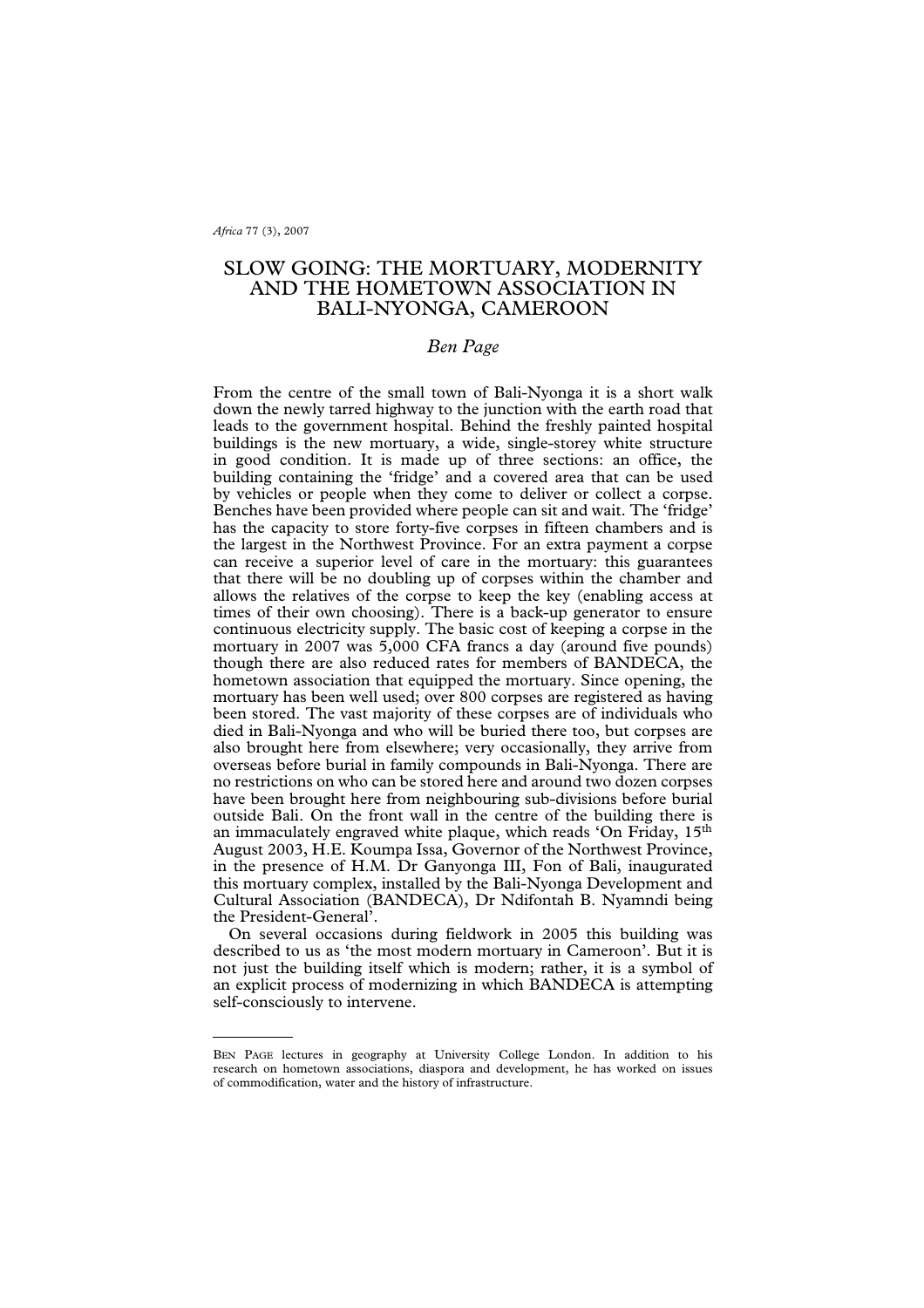BANDECA needs to help traditional people in the village become more modern. They are poor and they *...* live a hard life, so BANDECA needs to work hard to improve lifestyles in Bali*...* They need the same amenities that people have in towns*...* They spend a lot of time on death celebrations because they are not occupied by jobs. Also they are doing things which are from the colonial times – they are too colonial [i.e. from that era] – they keep corpses for too long. A cry-die – they should do it and forget. The person should be buried. But in the village, they bury the person, then after a month they have the next death celebrations, then after a year they come back and do it again. You know, I am a businessman, I have a business to run. It should be limited*...*<sup>1</sup>

Such opinions are not new. The arguments between those in Bali-Nyonga who wish to contain the scale of death celebrations and those who are content to see them expand are longstanding. Furthermore, as Jindra (2005) has shown, burial practices have changed radically in the Cameroon Grassfields since the end of the nineteenth century and continue to change. $<sup>2</sup>$  However, the mortuary is a site that has brought</sup> new elements to this old debate.

The mortuary is a place where the new experiences of contemporary migration, intercontinental capital transfers and transnational families intersect with universal and historic emotions of belonging and loss. It is a new site in which ideas about what is sensible and up-to-date intersect with ideas about what is the appropriate way to treat the dead. Because the mortuary is so closely linked with BANDECA it provides the association with new leverage in a realm that historically has been regulated primarily by palace authorities. But discussions about burial are not simply organized around the difference between traditionalists resident in the village and elite modernizers who have migrated to the city. The web of conflicting interests and positions is more complex than this and needs to be carefully unravelled. The mortuary, which is a product of migrant prosperity, is not the sole cause of a fresh round of arguments over burial practices and death celebrations, but it has had some material effects that have changed both the practicalities of burial and the normative debate about burial.

The mortuary also illustrates how hometown associations are involved in the production of what Nyamnjoh *et al*. call 'local modernities' (2002: 99). They use this concept to describe the process of accommodating change and embracing innovation in a particular place; in so doing they echo the call made by others (Ferguson 1999; Piot 1999; Robinson 2006) to contest the assumption that there is a single, hegemonic, globalized version of the modern which emerges from the West, diffuses

<sup>&</sup>lt;sup>1</sup> Interview with Bali-Nyonga elite, Mutengene, 26 February 2005.

<sup>2</sup> Jindra (2005) describes how the arrival of Christian ideas 'democratized' burial. Before Christianity it was assumed that only the notable individuals would have an afterlife and become ancestors, so there were only a few formal burials. Other corpses were disposed of in the bush. After Christian ideas were widely accepted it was assumed that all individuals had an afterlife, so there was a proliferation of ancestors and of formal burials.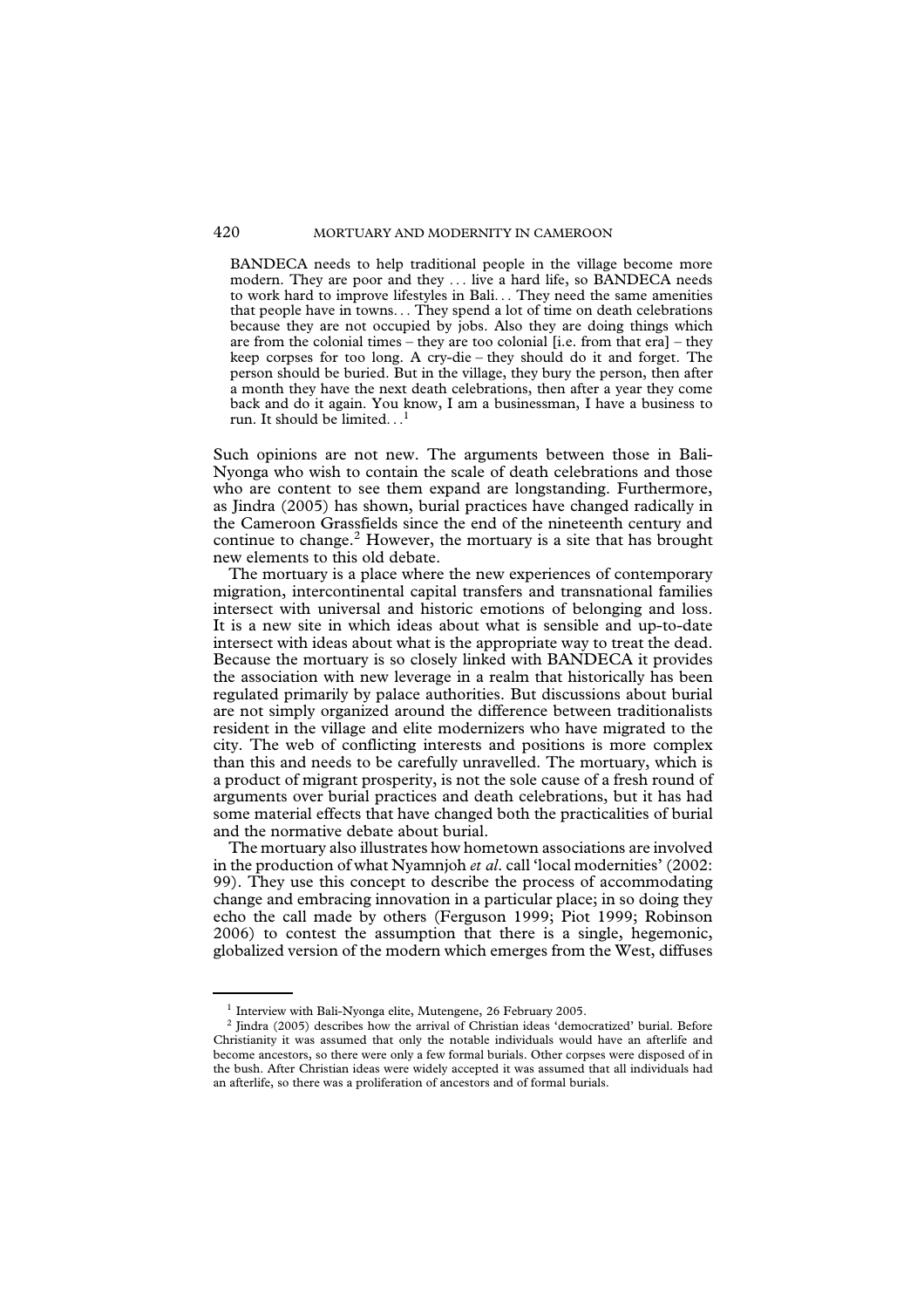outwards and is merely derivative elsewhere. Rather, the claim to be considered is that the art of being modern has many different schools.

This article has four central questions. First, how have burial practices and death celebrations in Bali-Nyonga changed as a result of the provision of the local mortuary by the hometown association? Second, how is the hometown association trying to steer a series of other changes (or planned changes) to modernize burial practices among the broader Bali-Nyonga community? Third, what does the Bali-Nyonga mortuary project reveal about the conflicting loyalties faced by those who are active in the hometown association? In particular what does it reveal about the relationship between the hometown association and the state? Finally, how do migrant remittances and the projects that they concretize relate to questions of ethnic territoriality and the 'politics of belonging' (Jua 2005, Ndjio 2006) in contemporary Cameroon? Before turning to these questions the article will introduce Bali-Nyonga and outline the history and character of BANDECA.

# BALI-NYONGA AND THE HISTORY OF BANDECA

Bali sub-division (a government administrative area) has a population of 63,800,<sup>3</sup> and is located 23 kilometres south-west of Bamenda, the provincial headquarters of the North-West Province of Cameroon. The sub-division comprises a small town (which is home to perhaps one third of the population) surrounded by smaller villages. For those migrants who have left Bali it is common to refer to the whole sub-division as 'The Village', implying that this is an area where rural values dominate, even though it is centred on a town. Equally, the academic literature will talk about the migrants' 'hometown' when most of the population of the sub-division actually live in villages outside the town itself. Apart from being confusing, this terminology illustrates from the outset the limited value of relying on essentialized definitions of urban and rural in this context.

The Bali sub-division contains the historic fondom of Bali-Nyonga, $4$ a hierarchical political structure, at whose centre is the palace and at the pinnacle of which is the Fon (Chilver and Kaberry 1961). Bali-Nyonga is a patrilineal, virilocal society built on polygamous marriage, which remains fairly common.<sup>5</sup> Any particular patriline in Bali-Nyonga includes the living, the dead and unborn as members, and the wellbeing of the family depends, in part, on maintaining a good relationship

<sup>3</sup> Divisional Medical Office records, 1 February 2005.

<sup>4</sup> Throughout the article the term Bali is used to refer to the sub-division and the term Bali-Nyonga is used to refer to both the ethnic group and to the fondom. The Fon himself prefers to be referred to as the Fon of Bali. The term Bali-Nyonga is used in order to distinguish this place from other Chamba societies.

<sup>&</sup>lt;sup>5</sup> The Bali-Nyonga are part of a wider group of Chamba societies dispersed across Cameroon and Nigeria. There are other Chamba towns elsewhere in Cameroon, such as Bali-Kumbat. For more on Chamba anthropology see Fardon (1991).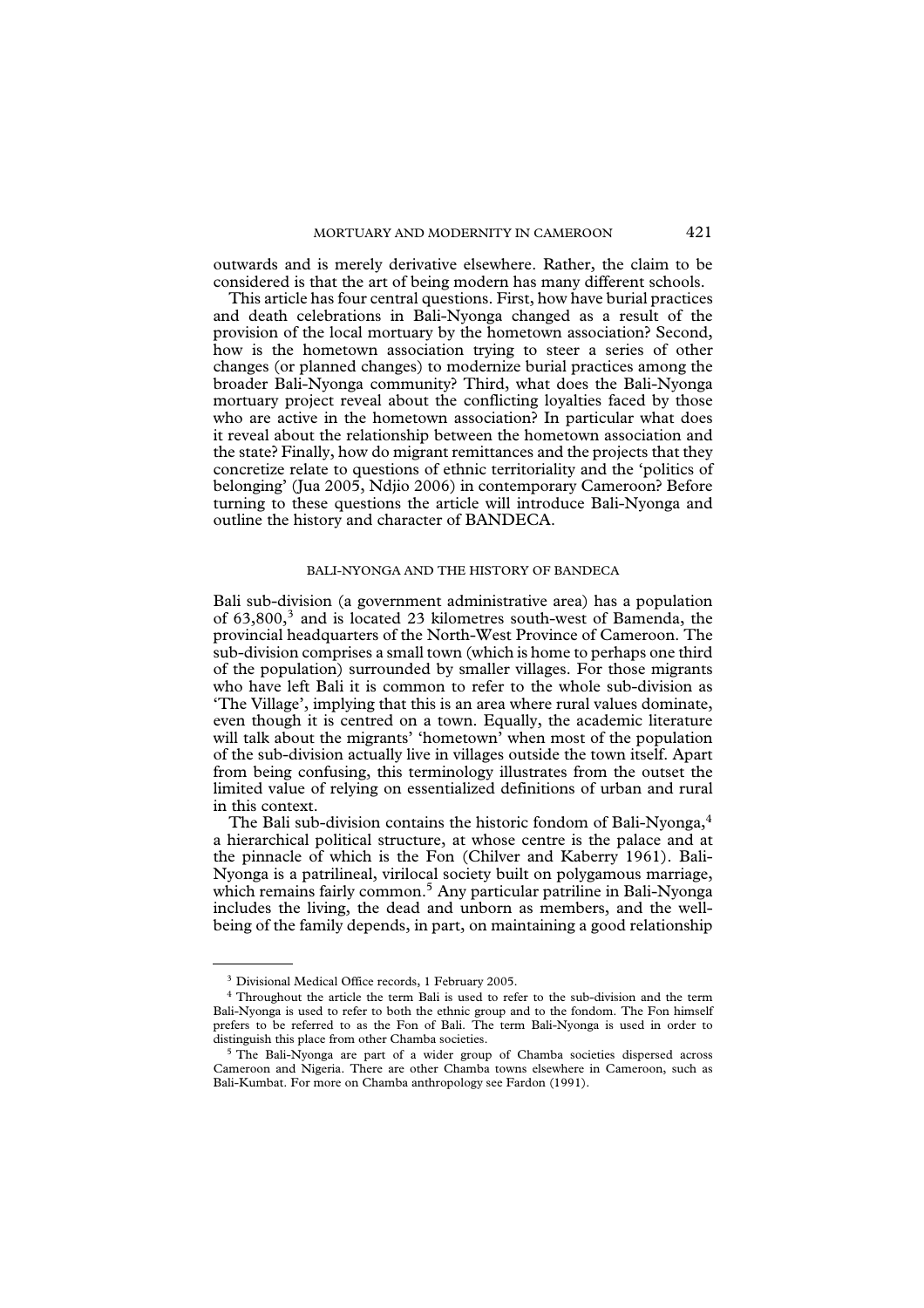between the living and the dead (Fardon 1991). The Bali-Nyonga dominate the sub-division, but the boundaries of the fondom and the sub-division do not coincide perfectly, so there are also two non-Bali-Nyonga communities (the villages of Bossa and Bawock) and groups of semi-nomadic Mbororo cattle herders who call the Bali sub-division their home (Chilver 1964).

The Bali-Nyonga have always been mobile. They migrated from further north and settled in their current location in about 1855 (Fokwang 2003) having subjugated the existing occupants. Though Bali-Nyonga historians are often quick to assert their martial past and their differences from their neighbours (for example in terms of language), over the last century and a half, they have in fact produced a dynamic hybrid culture that has absorbed many of the terms and practices of those people whose land they occupied (Fowler and Zeitlyn 1996).<sup>6</sup> In 1889 the Fon of Bali-Nyonga entered into a blood pact with the German explorer Zintgraff, and this early contact with German colonists resulted not only in the early arrival of Christian missionaries, but also in Bali-Nyonga occupying an important position within the colonial plantation economy (Chilver 1967; Chilver and Röschenthaler  $2002$ ).<sup>7</sup> The Bali-Nyonga were given suzerainty over neighbouring ethnic groups and (until around 1908) became the principal conduit of forced labour migrants who travelled from the inland areas down to the coast. Migration is not new in Bali-Nyonga. Data from a survey carried out as part of this research suggest that 79 per cent of contemporary Bali-Nyonga residents had lived and worked elsewhere in Cameroon at some point in their lives, whilst 11 per cent of the total sample had lived and worked outside Cameroon, mostly in Nigeria.<sup>8</sup>

Though the palace still occupies a prominent place in the life of Bali-Nyonga, the Government of Cameroon is also important. There is a divisional officer, a sub-divisional hospital, agricultural extension offices, government schools, a gendarmerie brigade and a post office. The national governing party, the Cameroon People's Democratic Movement (CPDM), has an office and an active presence as well. The local government, which is run by an elected mayor, is controlled by an opposition party, the Social Democratic Front (SDF), which also holds the parliamentary seat. Though local party politics are polarized, there is an active (though not necessarily successful) effort to set them aside

<sup>6</sup> Bali-Nyonga's distinct social structures and cultural life, as well as its political and economic history, have made it a place that has fascinated historians and anthropologists (from inside and outside the community). As a result there is a particularly rich published literature about Bali-Nyonga, from both colonial officials and anthropologists (Hunt 1925; Jeffreys 1957, 1962) as well as from subsequent anthropologists and historians (Chilver 1970; Bejeng 1985; Nyamdi 1988; Titanji *et al*. 1988; Fardon 1996; Fokwang, 2003).

It was also early contact with the Germans that led to Bali-Nyonga's position as a very early Basel mission station, which was responsible for the long history of school-based Western

 $8$  A total of 307 randomly selected residents in Bali-Nyonga were asked, 'Have you previously lived or worked elsewhere in Cameroon? If so, where?' The survey was administered in English or Pidgin by Cameroonian research assistants.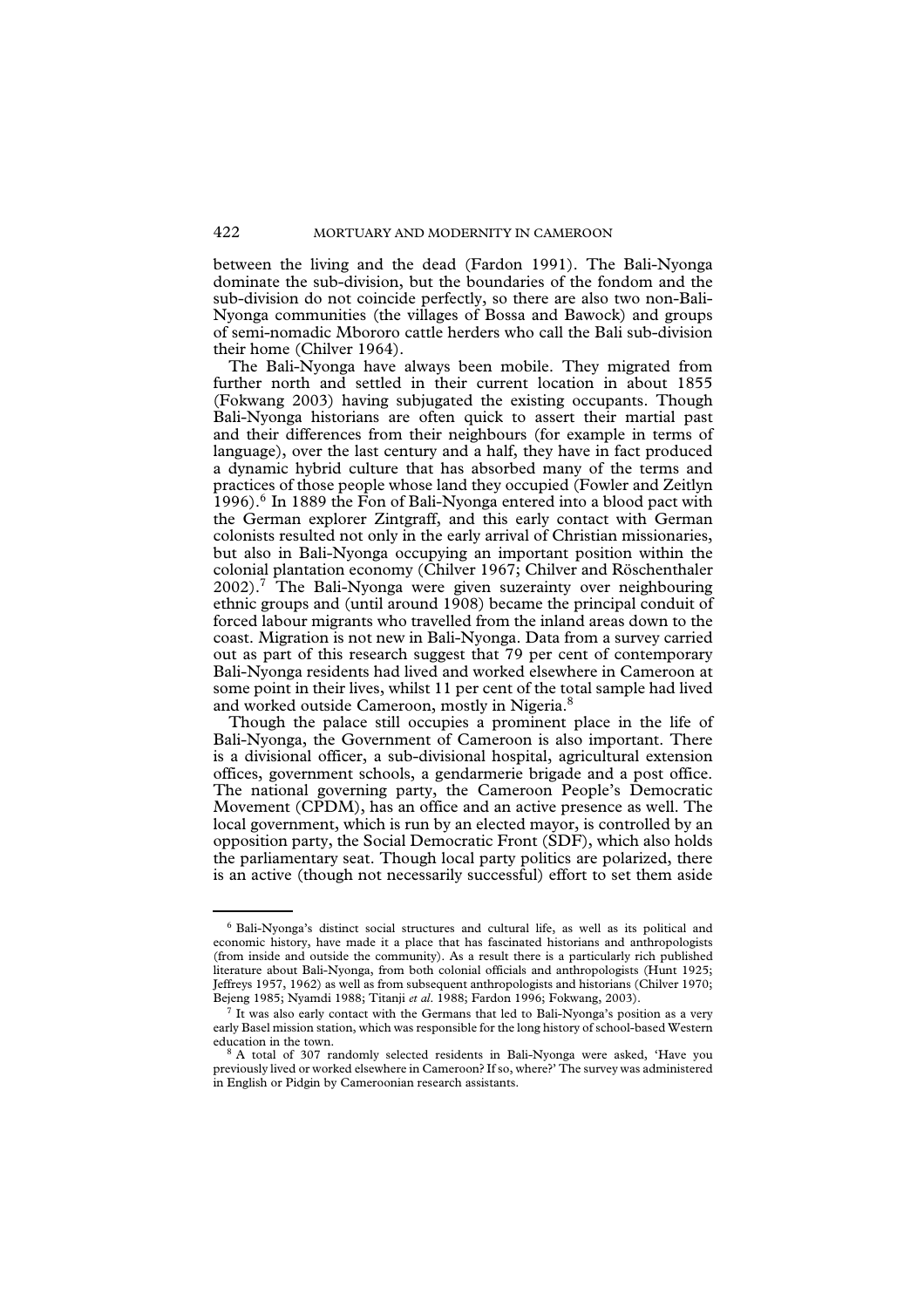in the name of local social and economic progress – epitomized by the frequently repeated claim that 'development has no political colour'.

BANDECA is a constitutionally established, legally registered association made up of both people living in the Bali-Nyonga fondom and people with an affinity to Bali-Nyonga who are living outside the town elsewhere in Cameroon (the 'domestic diaspora'). It is an example of what is usually described in the literature as a 'hometown association' (Barkan *et al*. 1991; Woods 1994; Honey and Okafor 1998; Trager 2001). It aims, first, to organize migrants so that they can support each other when they are away from home; and, second, to foster development back in the 'hometown'. It is part of civil society – that sector of public life upon which such a burden of expectation has been placed in recent years.

BANDECA was launched in 1999; there is, however, a long history of similar associations in Bali-Nyonga, which have expanded and contracted under a series of names and constitutions. In 1941, very soon after he became Fon, Galega II established the Bali Development Committee, which was primarily concerned with road construction. The Bali Improvement Union was formed around the same time but with an educational focus. It launched a scholarship scheme, which funded a number of students to go from Bali-Nyonga to the US and Europe for their higher education. Some sources suggest that the Union was founded in 1943 inside Bali-Nyonga by Fon Galega II (Ndangam 1988: 43–66); others suggest that it was formed outside by Bali-Nyonga migrants (especially those in the police force). <sup>9</sup> The template for the Union is likely to have come from similar associations established by Nigerians working in the Cameroonian plantations. Such improvement unions were common throughout West Africa and were seen partly as a reaction to colonial neglect and partly as quasi-political nationalist bodies (van den Bersselaar 2005). The Bali Improvement Union subsequently evolved into the Bali Youth and Elders Association,<sup>10</sup> which faltered in the 1950s because of problems over financial accountability.11 The Bali Elements Workers Union, founded in the 1960s, represented Bali professionals (for example school teachers) working elsewhere in Cameroon.<sup>12</sup> There was also a formal (and unsuccessful) political party dedicated to furthering Bali-Nyonga interests called the Bali Aspirant Party, which existed briefly around the same time and which paid for a representative to travel to the USA to help 'project' Bali-Nyonga on a wider stage.<sup>13</sup>

<sup>9</sup> Interview with a member of the Bali-Nyonga elite (hereafter 'Bali-Nyonga elite'), Bamenda, 23 January 2005.

<sup>10</sup> Bali-Nyonga elite, Bali, 13 April 2005.

<sup>11</sup> Bali-Nyonga elite, Bamenda, 12 April 2005.

<sup>12</sup> Bali-Nyonga elite, Buea, 19 April 2005.

<sup>13</sup> Bali-Nyonga elite, Bali, 23 April 2005.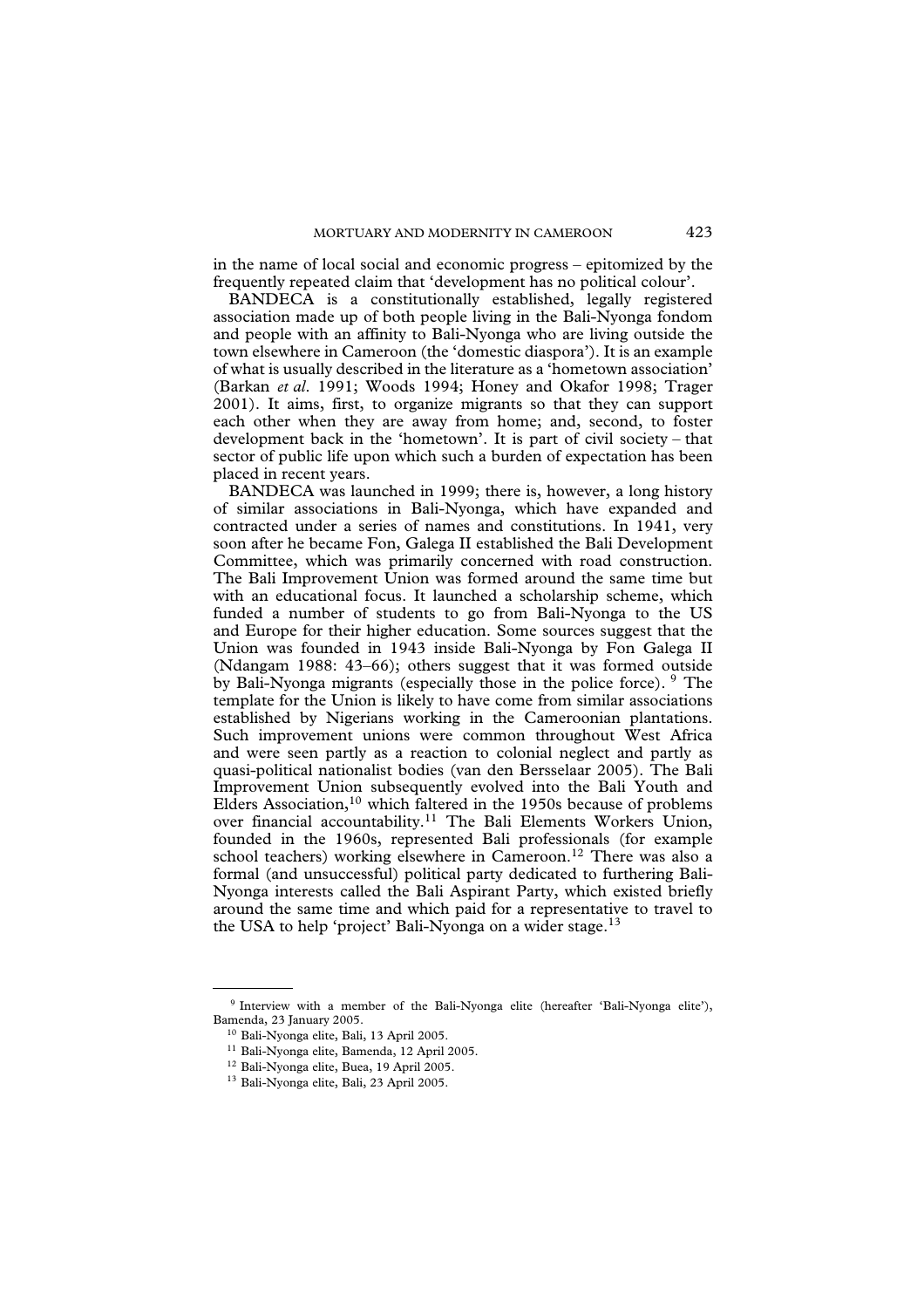The main hometown association was relaunched sometime in the late 1960s under the name the Bali Social and Cultural Development Association  $(BASCUDA)$ .<sup>14</sup> This had three branches around Cameroon: one in Fako (which covered both the plantation area and Buea, the onetime capital of the federal state of West Cameroon), one in Yaoundé (the national capital) and one in Mezam (the nearby city of Bamenda and surroundings). Each branch operated under a different name and acted largely independently. Later there was also a home branch in Bali-Nyonga itself, called the Bali Central Cultural Development Association (BACCUDA).15 During the 1970s and early 1980s each branch of BASCUDA undertook to finance separate development initiatives, most of which were concerned with improvements to the palace, such as the construction of a grandstand, repairs to the fence, the levelling of the ground used for the annual Lela dance and the purchase of a car for the use of the Fon. It was through this organization that members of the Bali-Nyonga diaspora in the USA first contributed to their hometown, too. All these groups sent money to the home branch (BACCUDA), which then disbursed the funds. Testimonies about the collapse of BACCUDA and BASCUDA are hazy; however, there appear to have been leadership tussles at some time in the 1980s, following a loss of trust between those individuals outside (the 'external elites') and those running the organization at home.16 In particular there were suspicions about whether the money collected by those outside was being spent in the way that they intended. There followed a period during which the hometown association was dormant, before the current Fon of Bali, with the encouragement of the Divisional Officer, re-established it in the mid-1990s under the name BANDECA – a single organization, which would work on coordinated rather than independent projects.<sup>17</sup> According to the new constitution BANDECA is explicitly non-political and is concerned with promoting the cultural heritage of Bali-Nyonga, assisting government's development efforts and contributing to the education of the Bali-Nyonga people. For the first few years BANDECA was largely inactive. However, by removing the association's office from the palace and by transferring the key leadership roles away from local elites and towards those living outside Bali-Nyonga, trust with the wider domestic diaspora was re-established. Elections for the key national and divisional roles within BANDECA were held in 1999, after which the organization began to collect levies for development.

Since 1999 BANDECA has raised tens of thousands of pounds (mostly from migrants within Cameroon) and has undertaken a number of projects. It has renovated a building in Bali-Nyonga for its own headquarters and it has also renovated the office of the government's principal official in town (the Divisional Officer) and equipped the

<sup>14</sup> Bali-Nyonga elite, Bali, 7 March 2005.

<sup>15</sup> Bali-Nyonga elite, Bali, 8 April 2005.

<sup>16</sup> Bali-Nyonga elite, Bali, 7 March 2005.

<sup>&</sup>lt;sup>17</sup> H.M. Dr Ganyonga III, Fon of Bali, 30 December 2004.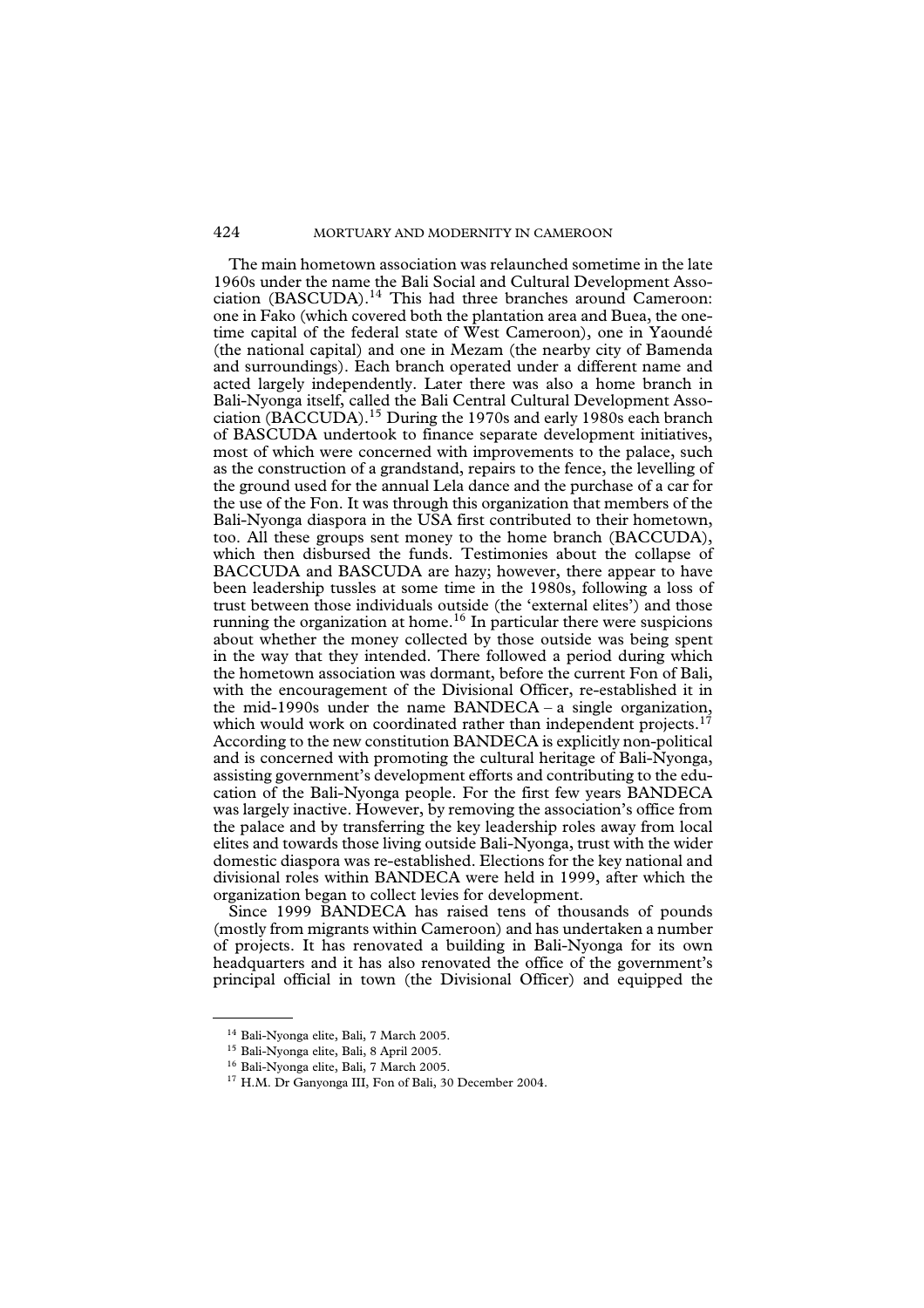offices of the new gendarmerie brigade. This illustrates the close public relationship between BANDECA and the Government of Cameroon. BANDECA has provided bail for five Bali-Nyonga residents who were arrested after a violent land dispute with people from a neighbouring sub-division. It has opened a public library with books provided by the Bali-Nyonga diaspora in the USA,<sup>18</sup> and it has organized a cancer-screening exercise. However its two largest projects were the reconstruction of the water supply and the equipping of the mortuary. The mortuary cost around 19.5 million CFA francs (around  $f(20,000)$ , which was raised through general development levies collected from the BANDECA membership and some substantial loans and donations<sup>19</sup> from the BANDECA leaders – the President-General, for example, loaned BANDECA more than 1 million CFA francs to purchase the generator.

BANDECA is run by successful individual 'sons and daughters of the town'. They include some powerful national figures as well as individuals with a wide range of professional and commercial experience. The President-General at the time of the research, for example, was Dr Nyamndi Ndifontah, a Minister-Plenipotentiary, who presides over Cameroon's convention centre, the Palais de Congrès in Yaounde. However, not all of the leadership are sympathetic to the ´ current Cameroonian government, so the association has to manage these internal political differences.

BANDECA works closely with the palace and its associated institutions; it is always careful to observe the correct protocol and deference. Yet it is also distinct from the palace, a position supported by many interviewees who suggested that the palace lacked financial accountability. This suspicion must not be overstated though; for almost all Bali-Nyonga migrants the palace remains an important symbol and a key element of 'home'. Furthermore the Fon of Bali, who is a wellknown figure in Yaoundé, can be a great asset for the hometown association when lobbying for funds. The BANDECA leadership has had to steer a careful path which avoids personal and political enmities between its members and the palace.

The claim is sometimes made that everyone from Bali-Nyonga is a member of BANDECA; the reality, however, is not so straightforward. First, the communities in Bossa and Bawock have their own hometown associations, as do the Mbororo (Hickey 2004; Duni *et al*. 2005). These groups have shown little inclination to participate in BANDECA, though the leadership insist that they are welcome to do so. Second, membership is closely related to a Bali-Nyonga institution called *nda kums*, which are village- or quarter-level meeting groups. When Bali-Nyonga migrants went to the coast during the colonial period they

<sup>18</sup> Unfortunately I was never able to see the library, which was kept locked.

<sup>&</sup>lt;sup>19</sup> The Bali women's association, Nkumu Fed Fed, which is formally independent of BANDECA, made a donation of 1.5 million CFA francs. President Nkumu Fed Fed, Yaoundé, 19 March 2005.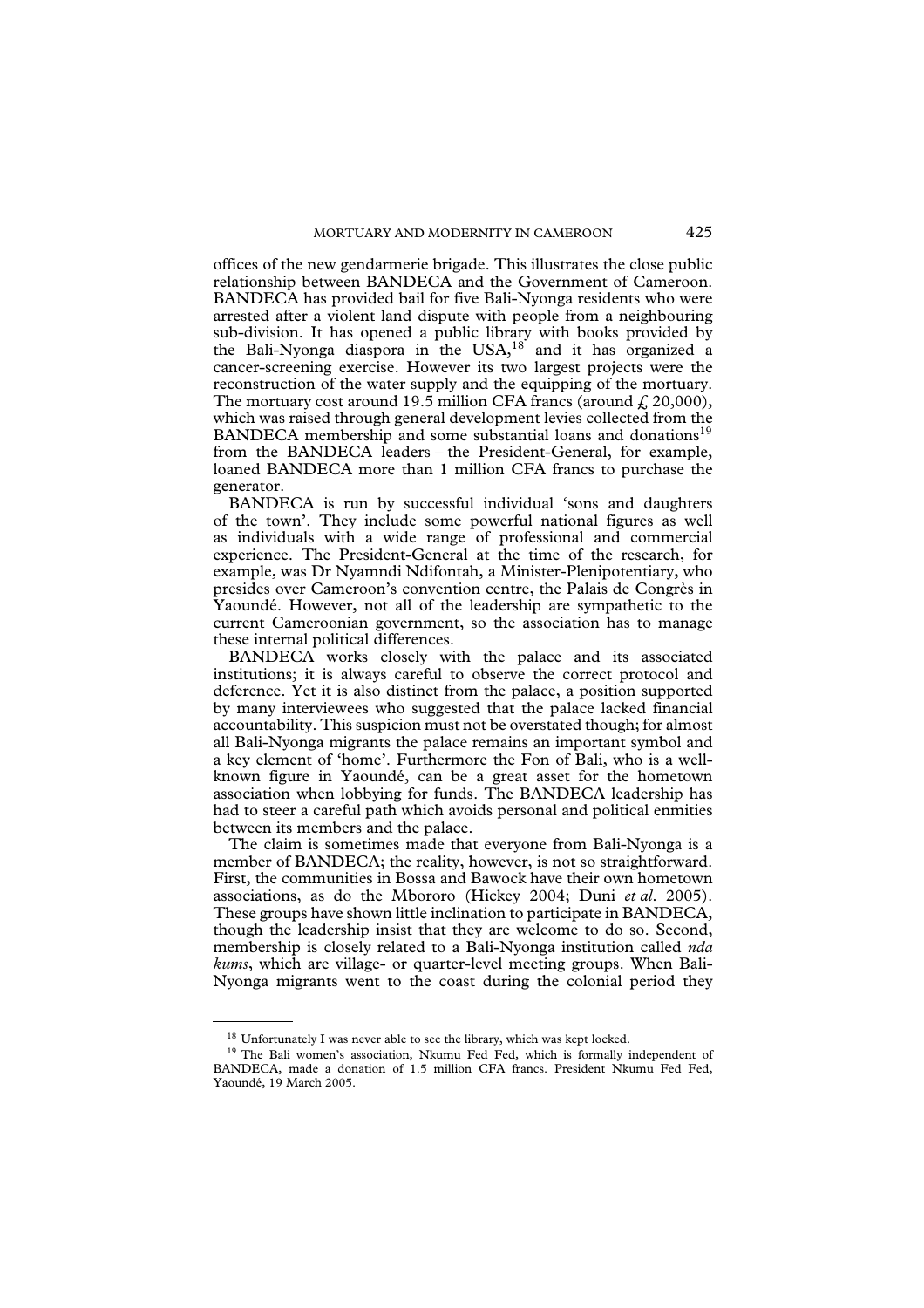organized themselves into *nda kums* on the plantations in order to socialize and support each other.<sup>20</sup> There are now 53 *nda kums* outside Bali that provide social and welfare services to Bali-Nyonga migrants. BANDECA used the network of *nda kums* to create a membership. Not only are *nda kums* expected to register as 'corporate' members (for a fee of  $10,000$  CFA francs),<sup>21</sup> but they also collect an 'annual development levy' (1,000 CFA francs for men and 500 CFA francs for women) from individuals. So whilst BANDECA claims that its membership includes all those who are active in *nda kums* across Cameroon it cannot be assumed that these individuals have actively opted in to the association. Third, though BANDECA claims to be an 'umbrella organization' for all Bali-Nyonga associations, not all groups are that enthusiastic about being brought under its cover. The most obvious example here is the women's group (Nkumu Fed Fed), which, though it happily cooperates with BANDECA, is also keen to preserve its independence. Fourth, the international diaspora meeting groups are not formally members of BANDECA, since they have their own separate associations – such as the Bali Cultural Association in the USA. Finally, there are also many individuals in the domestic diaspora who choose not to join either an *nda kum* or BANDECA. Sometimes this is because membership carries financial obligations that they would rather avoid; sometimes it is because they disapprove of these 'traditional' structures; and sometimes it is because they use their spare time in other groups (such as church groups). As a young Bali-Nyonga woman in Douala put it:

I do care about development in the village, if there is a project and I can see what they are doing then I contribute*...* I just don't have time or the inclination of the *nda kums*. Sacrifice and jujus, I don't have time for them. Other people go because they are worried about a family member dying, but if one hundred people come to a death celebration, only twenty of them really care, the others just want to eat and drink*...*<sup>22</sup>

So, though the BANDECA leadership aspires to include everyone who is a part of Bali-Nyonga in their association, in reality mobilizing the membership remains a challenge.

Hometown associations in Cameroon are often described as 'elite' associations in the literature (Nkwi 1997; Rowlands and Nyamnjoh 1998) but there is no consistent definition of who counts as an elite. Instead, a combination of family history, professional achievements and economic assets produce a highly subjective and contextual label. Not all elites are migrants and not all migrants are elites. Some migrants are treated as elites by Bali-Nyonga residents if such flattery can be used to extract benefits for residents. Many elites will have a home in Bali-Nyonga, but may only stay there occasionally. Not all elites are wealthy,

<sup>&</sup>lt;sup>20</sup> Much of this financial support was related either to rotating savings and credit associations (Ardener and Burman 1996) or 'trouble funds' used for medical bills and the costs associated with burial.<br><sup>21</sup> President, Bali Divisional Council of BANDECA, Bali, 8 March 2005.

<sup>22</sup> Anonymous interviewee, Douala, 27 April 2005.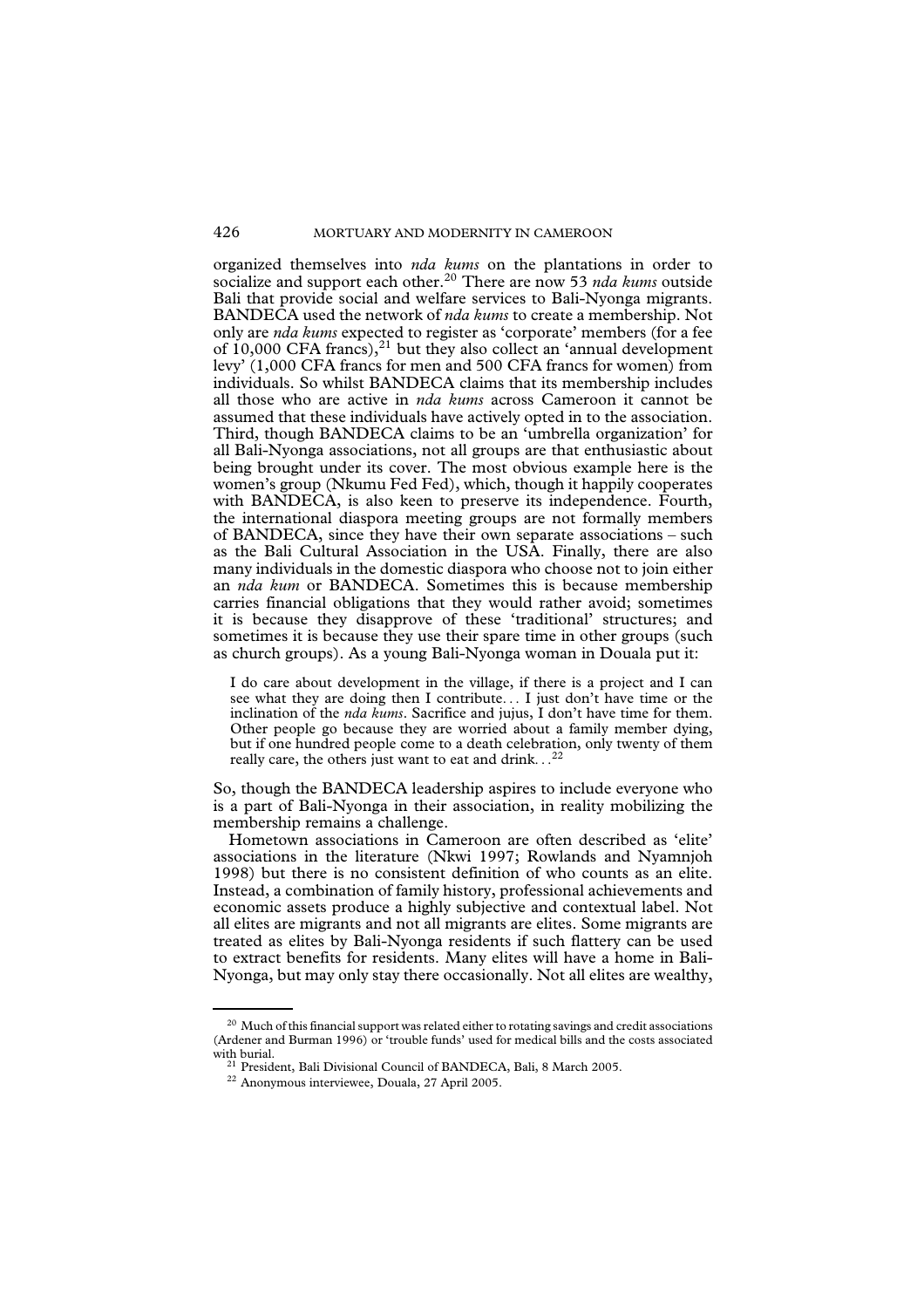especially those who are resident in Bali-Nyonga and who are treated as elite because of their position within the palace or prominent Bali-Nyonga families. In addition many of those who are highly respected may be retired civil servants on relatively low incomes. For many of the Bali-Nyonga residents who are unambiguously not elite there is a perception that BANDECA is an association for migrants and elites. They are not hostile to its activities or ungrateful for its efforts, but do not perceive it to be their concern.

#### THE EFFECT OF THE NEW MORTUARY ON BURIAL PRACTICES

Formerly people died and were buried immediately. But now, because so many are out in the diaspora, we need to keep the corpse so that the family can assemble*...* So that was the reason we decided to build our own mortuary – to honour our parents and relatives who die*...* BANDECA is among the first to build a mortuary because the government authorities are not able to provide funding.<sup>23</sup>

There is a substantial history of anthropological work on changes in the rituals around death (Huntington and Metcalf 1979; Kaufman and Morgan 2005), but what is distinctive in this case is the role of Bali-Nyonga in the diaspora, who can participate more actively in the burial of those who die at home as a result of the construction of the mortuary. In the recent past burial was often a hurried, low-key affair because of the inability to preserve the corpse beyond two or three days, and the larger, more important death celebrations came over subsequent months and years. The correct completion of this sequence of ceremonies ensured that the risk for the living from the interventions of the dead was reduced. Nowadays the burial itself has often become a larger-scale event because the corpse can be preserved in the mortuary (six weeks is not unusual) and can be buried at a time that is convenient to the living.

The manipulation of the timing of burial has enabled the domestic and international diaspora (who are often footing the bill) to participate in person. For those in employment there are practicalities that must be undertaken prior to leaving for Bali-Nyonga. It will be necessary to arrange leave from work and to mobilize funds to help with the expenses around death – both of which take time. Raising money, for example, may involve waiting for the appropriate meeting of the *nda kum* or *njangi*<sup>24</sup> in order to access savings or ask for a loan. In the international diaspora it may mean making claims on formal financial products, such as insurance policies.<sup>25</sup> The ability to preserve the corpse

<sup>23</sup> Bali-Nyonga elite, Limbe, 23 February 2005.

<sup>&</sup>lt;sup>24</sup> *Njangi* are rotating savings and credit associations (Ardener and Burman 1996).

<sup>&</sup>lt;sup>25</sup> The Bali Cultural Association in the USA decided 'to negotiate a good life insurance policy for its members to respond to our cultural need of burying the dead at home' (Jua 2005: 330).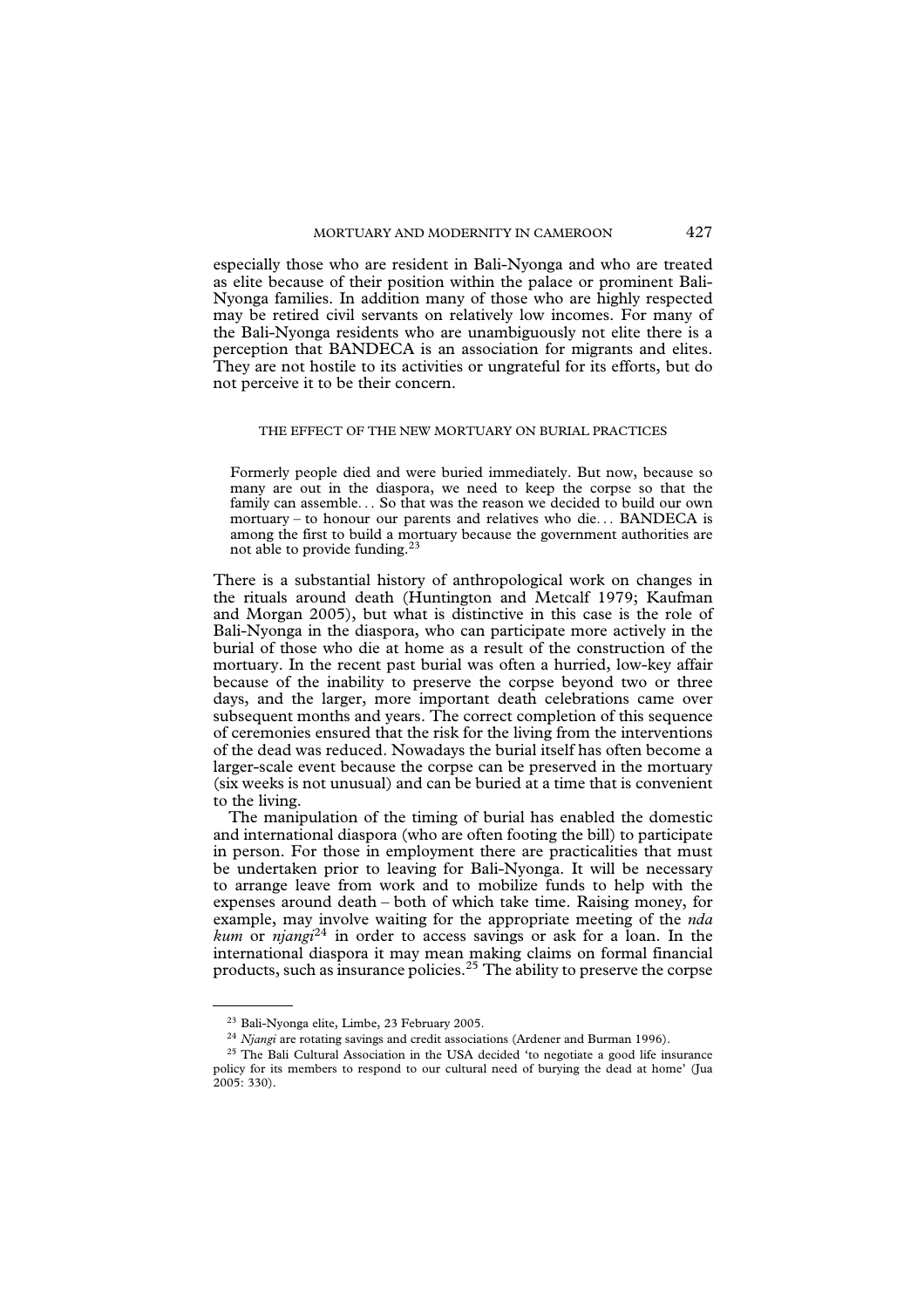in the mortuary and the opportunities provided by employment away from Bali-Nyonga are integral to the increasing scale of burials.

Whilst there is no consensus about where the original idea to equip the mortuary came from, it is clear that there was little felt need for it amongst those living in Bali-Nyonga. Whilst Bali-Nyonga residents gave enthusiastically to the community water supply project, they did not donate so willingly to the mortuary project. The idea clearly came from outside the town. Some interviews in Cameroon suggested that elites in America were the driving force behind the idea of constructing the mortuary, $^{26}$  whilst others claimed the credit for the idea themselves. $^{27}$ The BANDECA National Executive Committee did not unanimously support the mortuary at the outset. The initial scepticism reflected an anxiety within the leadership to have a project that was popular at home in order to win support for BANDECA, and it was epitomized by the repeated suggestion that it was more important to do something for the living than the dead. However, those arguing in favour of the mortuary project won by using the argument that the mortuary would raise income for BANDECA and would enable diaspora members to return home to pay their last respects. In retrospect the project was judged a success.

Mortuaries are not new in Cameroon and it has been possible to keep corpses in the nearby city of Bamenda for many years, but the construction of a mortuary in Bali-Nyonga itself has meant that they are used on more occasions. Primarily this is because of issues of cost and convenience. Formerly, if a family member died in Bali-Nyonga and the family wanted to use the government mortuary in Bamenda it was necessary to transport the corpse to the city and back again for burial. Not only was this costly but if, as often happened, the Bamenda mortuary was full, then the corpse might have to be transported even further to find mortuary space. Until recently the road between Bali-Nyonga and Bamenda was very poor; not only was the corpse's last journey potentially very undignified but there was a risk that it could be delayed in Bamenda while guests were waiting for the burial.

Though the mortuary has been well used, not all corpses in Bali-Nyonga are stored before burial. This may be a consequence of economics or of choice. Even though the daily fees of keeping the corpse are reduced from 5,000 CFA francs a day to 3,000 CFA francs a day for women or 3,500 CFA francs a day for men on production of a valid BANDECA membership card, the charge can still be substantial. Because of the reduced fees for BANDECA members some people appear to join the association after death: 'You see, if you owe BANDECA development levy when you die, you have to pay it all before you can use the mortuary.'<sup>28</sup> Those families in Bali-Nyonga who

 $^{26}$  Bali-Nyonga elite, Bamenda, 12 April 2005; Bali-Nyonga elite, Limbe, 22 February 2005.

 $27$  Bali-Nyonga elite, Douala, 17 March 2005; Bali-Nyonga elite, Bali, 11 February 2005; Bali-Nyonga elite, Buea, 26 February 2005.

<sup>28</sup> District Medical Officer, Bali, 8 February 2005.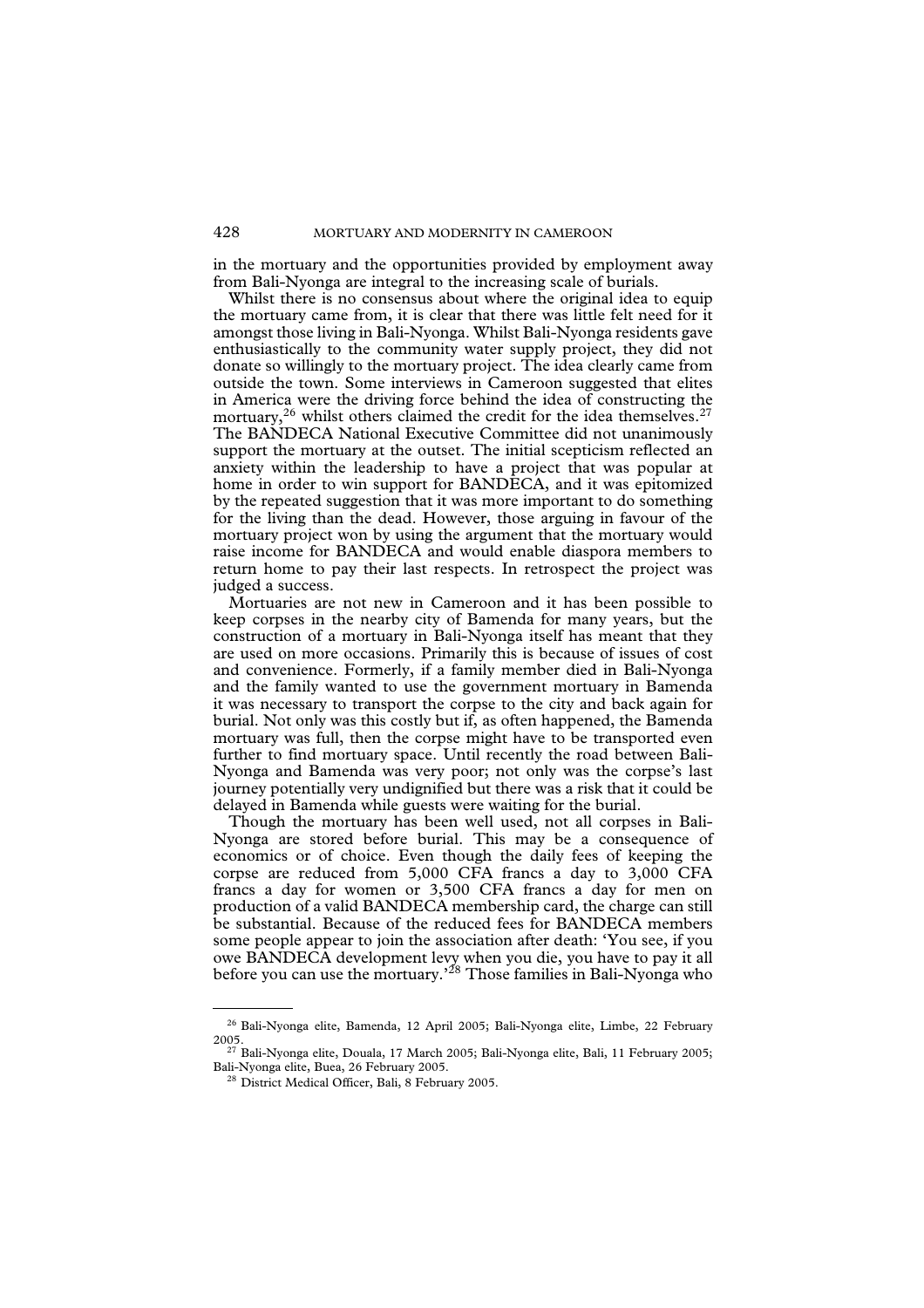lack the money continue with the established practice of a very quick burial soon after death. Equally, those without family living away from Bali-Nyonga feel less need to use the mortuary. 'If you have money and children outside you go to the mortuary and wait for the children to come. But those without monies or children outside, there is no need to keep the corpse, you just bury as soon as possible.<sup>529</sup> There is also a feeling, particularly amongst the older generation in Bali-Nyonga, that it is not proper to store the corpse in the mortuary and that it entails spiritual risks. For example, there are discussions about whether those who committed suicide should be allowed in the mortuary because of the perceived risks to the other corpses. Also the 'water' from corpses can be used in various forms of malevolent witchcraft.<sup>30</sup> For these reasons of propriety, the mortuary has not been used by palace notables or by Muslims. Several interviewees expressed the desire not to be left in the mortuary but to be buried quickly – even if this meant that their children did not have time to return to Bali-Nyonga for the burial. Nevertheless, as a generalization, it is true that more families in Bali-Nyonga now use a mortuary than ever before, and this has meant that burials are being delayed.

#### BANDECA AND THE MODERNIZATION OF BURIAL

When you travel your scope widens and your view of society changes. Those who are only in Bali are more conservative in their view of development. Us outside try to instil some sense of change in them. $31$ 

A set of changes has been identified that flows directly from the construction of the mortuary itself, but this construction is part of a wider process of modernizing burial that includes ending certain practices and trying to rationalize expenditure on death celebrations.

The Fon of Bali, his traditional council and the external elites in BANDECA have for some years sought to change some of the practices at burials that they see as 'backward'. For example, it was a common practice for a widow to spend the night before the burial with the corpse of her husband. This practice has been banned by the Fon's traditional council on the grounds that it is a health risk. Whilst the selfdescribed 'modernizers' may be members of the external elite who lead the hometown association, the new regulations are enforced through the structures of the traditional ruler and his council in the village, who endorse this process of modernization.

Currently there is also an attempt to curtail the practices associated with widowhood because they are considered 'inhumane'.<sup>32</sup> Widows

<sup>29</sup> Anonymous interviewee, Bali, March 2005.

<sup>30</sup> Traditional healer, Bali, 15 March 2005.

<sup>31</sup> President-General, BANDECA, Bali, 9 April 2005.

<sup>32</sup> Bali-Nyonga elite, Bali, 8 March 2005.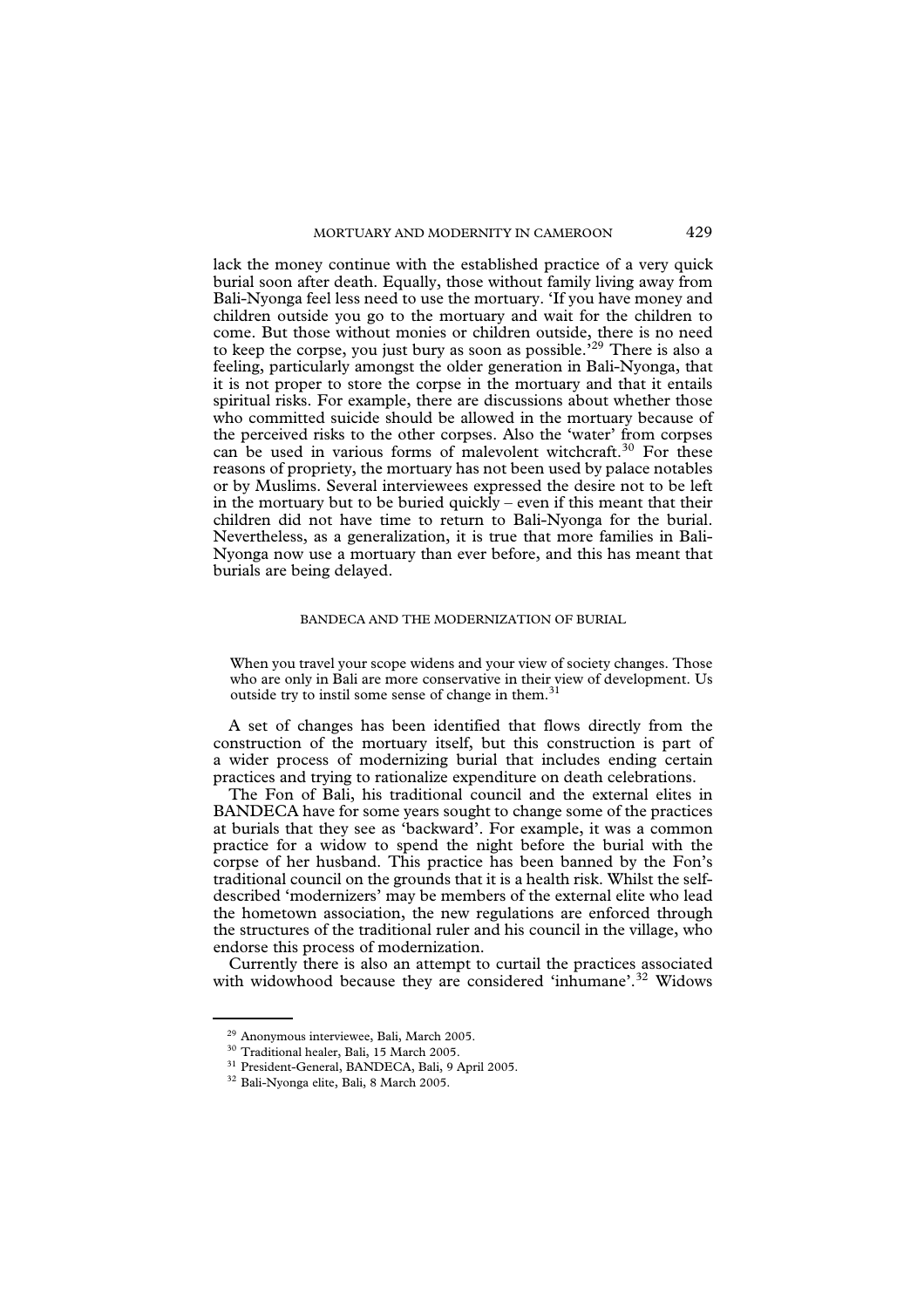were expected to eat alone, to sit on the floor, not chairs, and to sleep on plantain leaves. If the plantain leaves were torn in the morning (which is very easily done) it was taken as a sign that the widow was unfaithful to her husband and social sanctions were applied. Widows were expected to walk with one arm across their chest, and not to touch people when they greeted them. These rules were to be adhered to over a period of months or even years. It has now been proposed that the obligations of widowhood should be reduced to a token period of three days. This proposal was put to the traditional council, who gave their opinion to the Fon, who then passed the decree that widowhood should be reduced to three days. However, despite the decree, some women persist with the obligations of widowhood for much longer.

We have been trying to suppress it, but *...* the old women in Bali are resisting it, because they too have gone through that process*...* But now we are modernizing it. Once the man is buried, in three days they should do all the cleansing and then the woman can be free in society.<sup>33</sup>

The apparent refusal of widows to embrace this change fuels the elite opinion that people in the village can be unwilling to adopt measures that are for their own good. The fear of these widows, however, is that failure to undertake these practices in the proper way may cause difficulties between the living and the dead.

Some individuals within BANDECA also want to control the expenditure on death celebrations in the name of economic rationality. Burials in Bali-Nyonga are spectacular. There are elaborate programmes of dances, ceremonies, speeches, gun-firing, Christian services, feasting and drinking. Sometimes several hundred people will be entertained. They can involve hiring seating, marquees, video makers, generators, lighting and sound systems, as well as buying food and drinks. It is a common complaint from the BANDECA leadership that, whilst it is hard to raise money from within the diaspora to pay for the medical costs of the living or to get a donation for development projects, it is easy to raise large sums of money to fund a death celebration. Such expenditure is increasingly portrayed as a wasteful indulgence as opposed to the more utilitarian investment in public goods.

Death celebrations are used to flaunt the economic success of the living whilst also lauding the dead. $34$  It is the very success of migrants (whether nationally or internationally) which fuels these expanded death celebrations. Bali-Nyonga is near enough to Douala and Yaounde to ´ make a weekend visit practical, and death celebrations are the main opportunity for conspicuous consumption within the village setting. Status (in Bali-Nyonga as elsewhere) is an immensely powerful lever. There is a contradiction here between the elites' desire to show off and their simultaneous ability to blame people in the village for this

<sup>33</sup> Bali-Nyonga elite, Bali, 11 February 2005.

<sup>34</sup> Bali-Nyonga elite, Bali, 13 February 2005.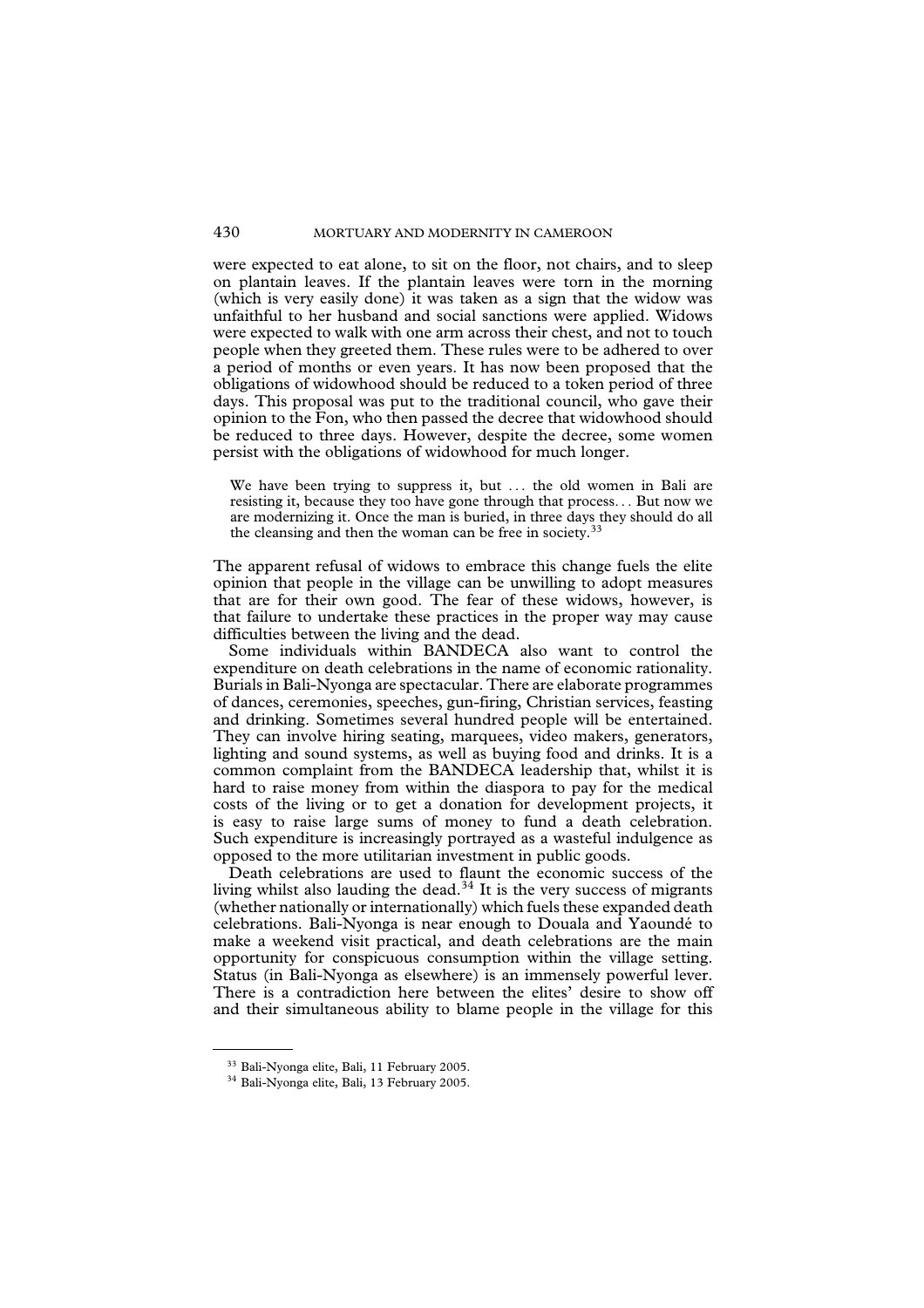extravagance. Some elites are conscious of the antinomy. 'When there is a death, the more people attend your death celebration – this is very important for us. We elites condemn spending so much money on cry-dies, but when it is our turn, we all do it!<sup>535</sup> What is much less clear is how the ordinary people of Bali-Nyonga feel about the pressure to restrict death celebrations. Logically such a change would produce resentment, not only because these are enjoyable social occasions but also because they are important in the local economy – driving demand for palm wine and food, which is supplied by local producers and retailers.

One practical response to reduce expenditure has been to relocate the death celebrations (not the burials) away from Bali-Nyonga to the main centres of the diaspora population on the plantations and in the cities. This has the advantage that it reduces transport costs for those attending and it also means that the occasions have a more clearly defined start and finish, because the families involved have had to hire a venue rather than use the family compound. It also rather starkly reveals that the claim that the inflation of death celebrations is driven by the desires of those living in Bali-Nyonga itself is disingenuous. Another rationalizing response is for different families in the diaspora to club together and have one big death celebration simultaneously for several people. Combining occasions in this way maximizes the scale and achieves cost benefits because they only have to hire equipment once. For some groups, such as those in Douala and Limbe, this process has been formalized, so that all the death celebrations from within the *nda kum* are combined on one day every year. As the head of the Bali people in Douala argues, 'It is cheaper and more efficient this way.'<sup>36</sup>

# WHO OWNS THE MORTUARY – THE GOVERNMENT OR BANDECA?

We make sure the relationship between BANDECA and the government is good. But it is apolitical*...* BANDECA is about development in Bali. If BANDECA was hostile to government there will be no development. Development is carried out by us – we do fundraising.<sup>37</sup>

The Bali-Nyonga mortuary project also reveals some of the tensions between hometown associations and the state. The formula of Bali-Nyonga 'assisting' the government with development has become very strained, because though BANDECA set out to complement the national government's development efforts they have ended up in a dispute over the ownership of the mortuary. The mortuary is a lucrative commercial asset and BANDECA has taken all the profits that it makes. It has produced an income of around 5 million CFA francs

<sup>35</sup> Bali-Nyonga elite, Bamenda, 12 April 2005.

<sup>36</sup> Bali-Nyonga elite, Douala, 17 March 2005.

<sup>&</sup>lt;sup>37</sup> Bali-Nyonga elite, Yaoundé, 21 April 2005.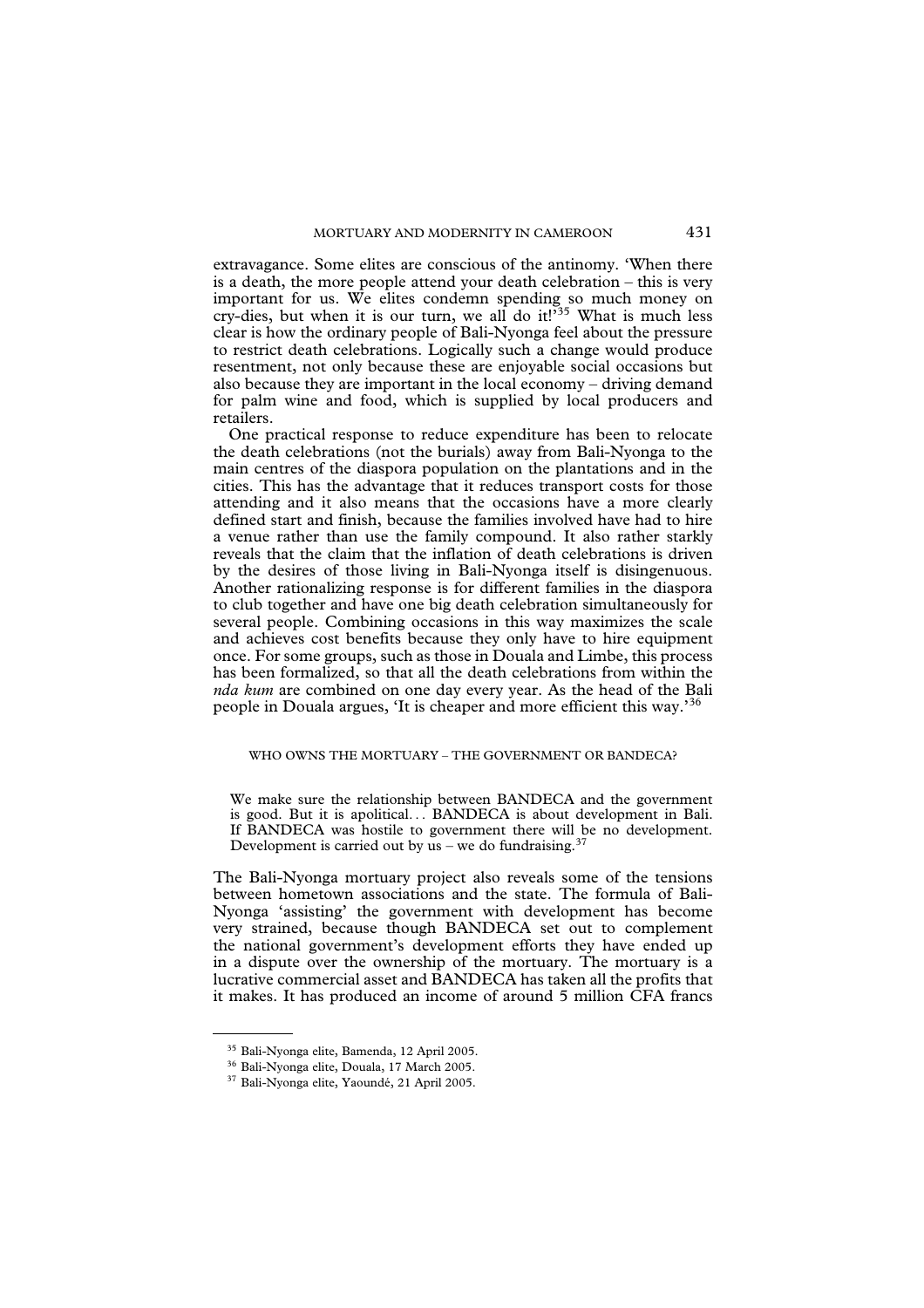per year<sup>38</sup> and BANDECA was able to use 2 million CFA francs in the community water project. Some members of BANDECA claim to own the mortuary (on the grounds that they paid for the equipment using money they raised), but the administration disputes this, arguing that BANDECA 'met' the building already there and merely equipped it. Hospital officials argue that 'BANDECA is making money out of the mortuary on the government's back' and would like to see the profits added to the hospital's income.<sup>39</sup> The Governor of the North-West Province also disputes BANDECA's right to own the mortuary, arguing that whilst the government is grateful for the contribution made by BANDECA it is not possible for it to claim ownership of a public service within a public institution.

The government owns the mortuary. It is for Bali people – the users – and they are part of the state. The problem is that they did the project in partnership: the building was already there. You cannot bring equipment to my office and say you own the whole place.<sup>40</sup>

This dispute was originally provoked by a piece in a local newspaper and the Governor emphasizes that he is not seeking to take the mortuary away from BANDECA, but to work with it. $41$  Despite this reassurance, there is now a fear in Bali-Nyonga that the government intends to take over the mortuary. This raises a series of problems for the BANDECA leadership. First, the dispute enables those in opposition political parties to cause embarrassment to BANDECA by portraying it as powerless to retain the mortuary, and to argue that the government will discourage community development by appropriating the assets that Bali-Nyonga people paid for. Second, for all the public talk of partnership, privately BANDECA is resentful of the government's attempt to intervene because it will lose revenue and kudos. It points out that it is BANDECA's generator that supplies the whole hospital when the electricity fails and that, as the inaugural plaque shows, the Governor was willing to come to the inauguration of the mortuary and implicitly endorse the arrangement of BANDECA operating it. The view is that it is only now that the mortuary has proven to be profitable that the government is interested. Since the mortuary helped the current BANDECA leadership to gain the trust of the wider Bali-Nyonga community, it does not wish to be seen to lose control of it. Local people like the Bali-Nyonga mortuary precisely because it does not belong to the government; part of the attraction of the Bali-Nyonga mortuary is that it reduces entanglements with the state. As elsewhere in Cameroon (Argenti 2002), there is a strong sense of sub-national nationalism in Bali-Nyonga; many people talk about Bali-Nyonga as

<sup>38</sup> Bali-Nyonga elite, Bali, 11 February 2005.

<sup>39</sup> District Medical Officer, Bali, 8 February 2005.

<sup>40</sup> H.E. the Governor of the North-West Province, Bamenda, 7 April 2005.

<sup>41</sup> Governor's speech, socio-economic tour, Bali, 15 March 2005.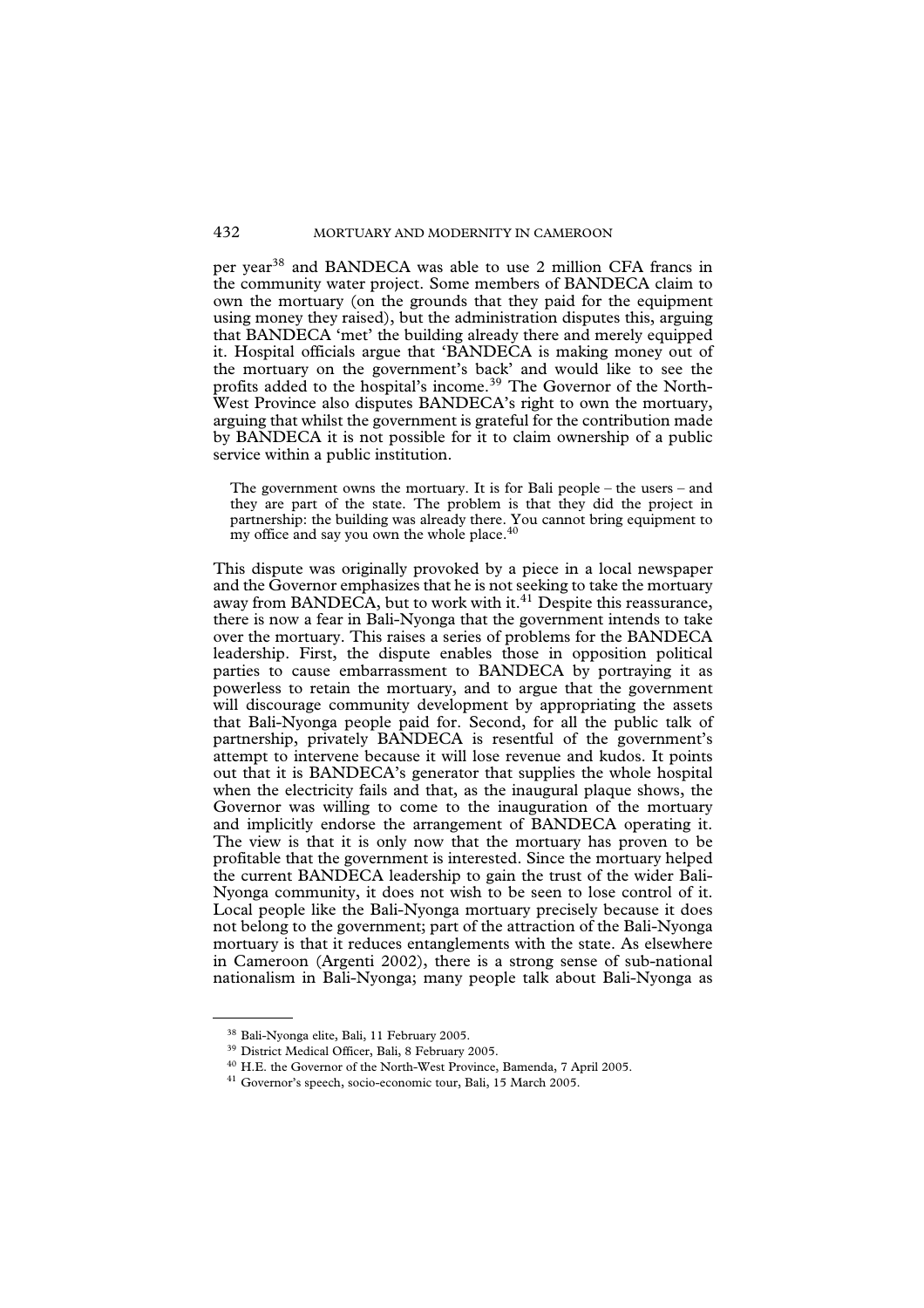if it were a nation, so this explains part of the determination to retain ownership of the mortuary. Third, several of the key Bali-Nyonga elites in BANDECA are in very senior positions within the government and governing party. Whilst their personal position nationally depends on their continuing public support for the government's position, their status locally depends on delivering projects that benefit Bali-Nyonga.

The outcome of this dispute is still unknown. However, since both the parties move in the same political circles, it is likely that a compromise that involves some kind of profit-sharing agreement will be found. Handing over ownership would be very unpopular in a town where a majority of the voters support the opposition party, so BANDECA will resist it. Equally, the Governor, as the President's representative, cannot brook the implications of impotence or the long-term complications that flow from the ambiguities of the current situation. In the meantime, in order to paper over these political tensions a developmental language is employed: if a project can be understood as development, then individual political differences can be conveniently submerged.

#### BURIAL AT HOME AND THE POLITICS OF BELONGING

It is important to bring a corpse back home because we have the land. There is no land in town. We don't want to suffocate them there, but to bring them back so that they rest in peace. People living in town meet with others or even say in association meetings that they want to be brought back when they die; even if they don't, it's the custom to do so. Even if they are abroad, people want to be brought back to the village.42

In a national context where ethnicity has become closely associated with long-term territorial belonging, burial in the family compound is becoming more important, not less. Nantang Jua (2005) has presented compelling evidence of how politicized the home burials of celebrities have become in Cameroon. The wider literature on the politics of belonging argues that the remobilization of ethnic elites has been a key strategy for maintaining existing power structures despite the liberalization of politics in the early 1990s (Nkwi 1997; Eyoh 1998; Rowlands and Nyamnjoh 1998; Nyamnjoh 1999; Geschiere and Nyamnjoh 2000, 2001; Ndjio 2006). In this sense, there is an evolution from an earlier phase of the politics of regional balance (Bayart 1979), with a new emphasis being placed on the different rights and responsibilities of autochthones and allogenes. Not only is it the right of indigenes to enjoy some authority over what happens in their home, but it is their responsibility to develop it. Burial is a key sign of where these rights are enjoyed most securely. Since the introduction of the 1996 constitution, identity papers in Cameroon have bureaucratically reasserted the importance of ethnicity. In addition to Cameroonian

<sup>42</sup> Anonymous interviewee, Bali, 4 March 2005.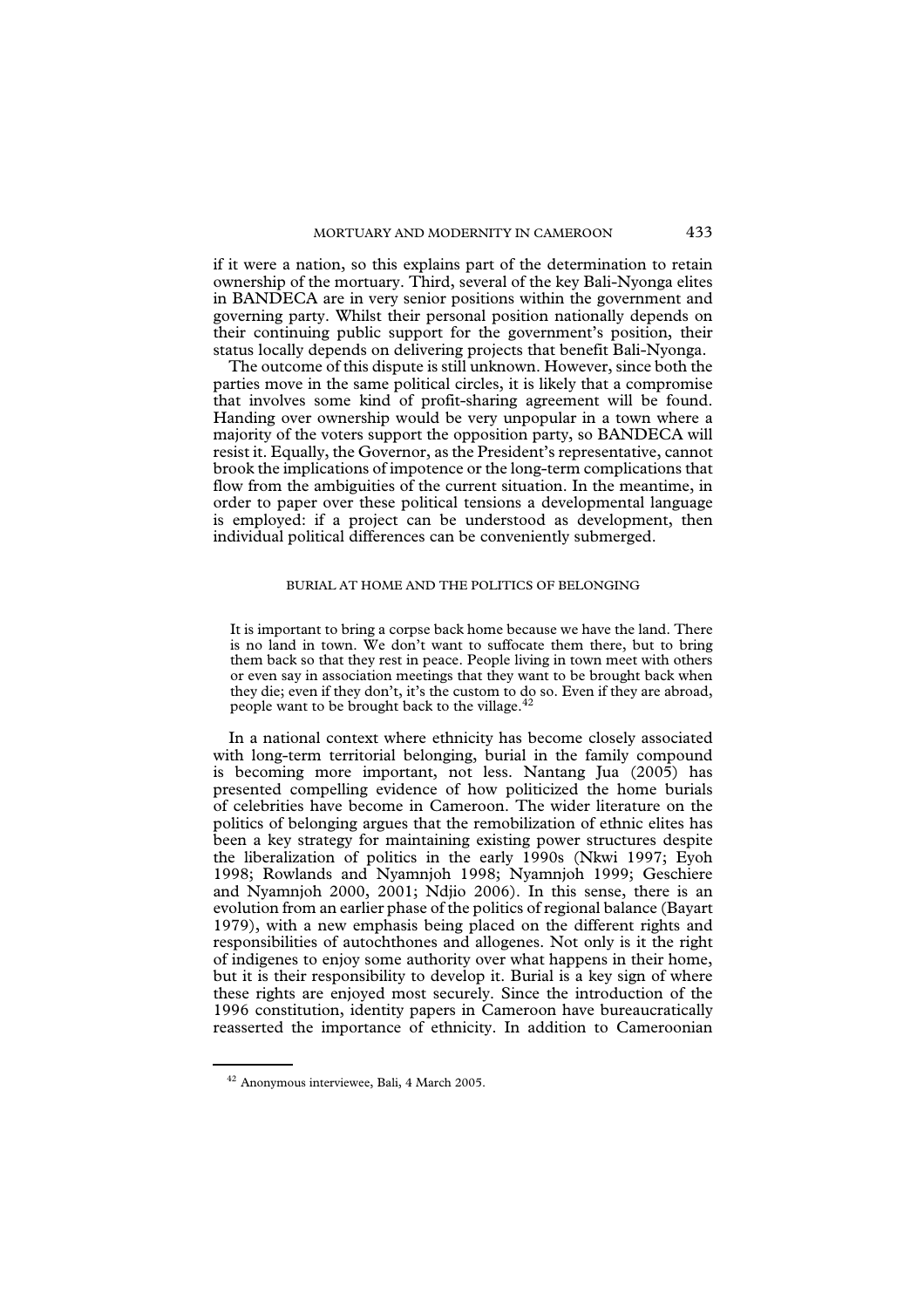citizenship, legal identity also includes an ethnic label. This is governed not by the place where you were born but by the 'native origins' of your father (Jua 2005: 327–8). By constructing the mortuary and by facilitating burial at home, BANDECA has played an unwitting role in this process of increasing ethnic territoriality in Cameroon. $43$ 

The contemporary frequency of burial at home in Bali-Nyonga means that it is easy to forget that this was not always common. In the past, not all families transported corpses back to the village for burial. On the plantations in the late nineteenth century and in the first half of the twentieth century, for example, the repatriation of corpses was the exception rather than the rule. Both costs and poor transport made it very difficult. It was not practically possible to get corpses from the coast to Bali-Nyonga fast enough; instead, people were buried in the compounds where they lived during their working lives, and for many decades this was accepted as the norm. Indeed, it was considered preferable to be buried outside Bali-Nyonga, because then your children could tend your grave. Even today the costs of repatriating corpses are too high for many urban households. But, increasingly, individuals are worried about leaving their corpse on someone else's land because they are not sure what might happen there in the future. The data from the mortuary suggest that nearly 90 per cent of those who are stored there died in Bali-Nyonga. What this disguises is that it is common practice for the terminally ill to return to the village from elsewhere in Cameroon in the last months of their life, because it is easier and cheaper to move the ill than the dead.

The expectation is that most individuals wish to be buried beside the house in their family compound in their hometown because that is where they belong. Dickson Eyoh, for example, gives the following quotation from a Cameroonian politician:

Well allogenes cannot contribute to the development of our town because it is not their home. You claim *...* they are born here, make their living here and are even married to our women. If you want to know where their home is, wait till they die and see where they would be buried. They will not be buried here. They will be taken to their real homes, where most of them prefer to pay their taxes. We cannot rely on them to develop this town, because it is not theirs. (Eyoh 1999: 295–6)

Our own research in Cameroon found many similar attitudes, though never so bluntly expressed, but it also found many individuals whose actions contradict this simple narrative of the reassertion of ethnic territoriality. On the one hand, it is common to find people explaining their determination to be buried in their hometown (despite never

<sup>&</sup>lt;sup>43</sup> There are other ways in which it is possible to argue that BANDECA is complicit in the politics of belonging, too. For example, its work to help proletarianized migrants on the plantations to learn about Bali-Nyonga culture (language, music, dance, secret societies) in order to participate in Bali-Nyonga events is part of a wider process of reproducing and valorizing ethnic identities.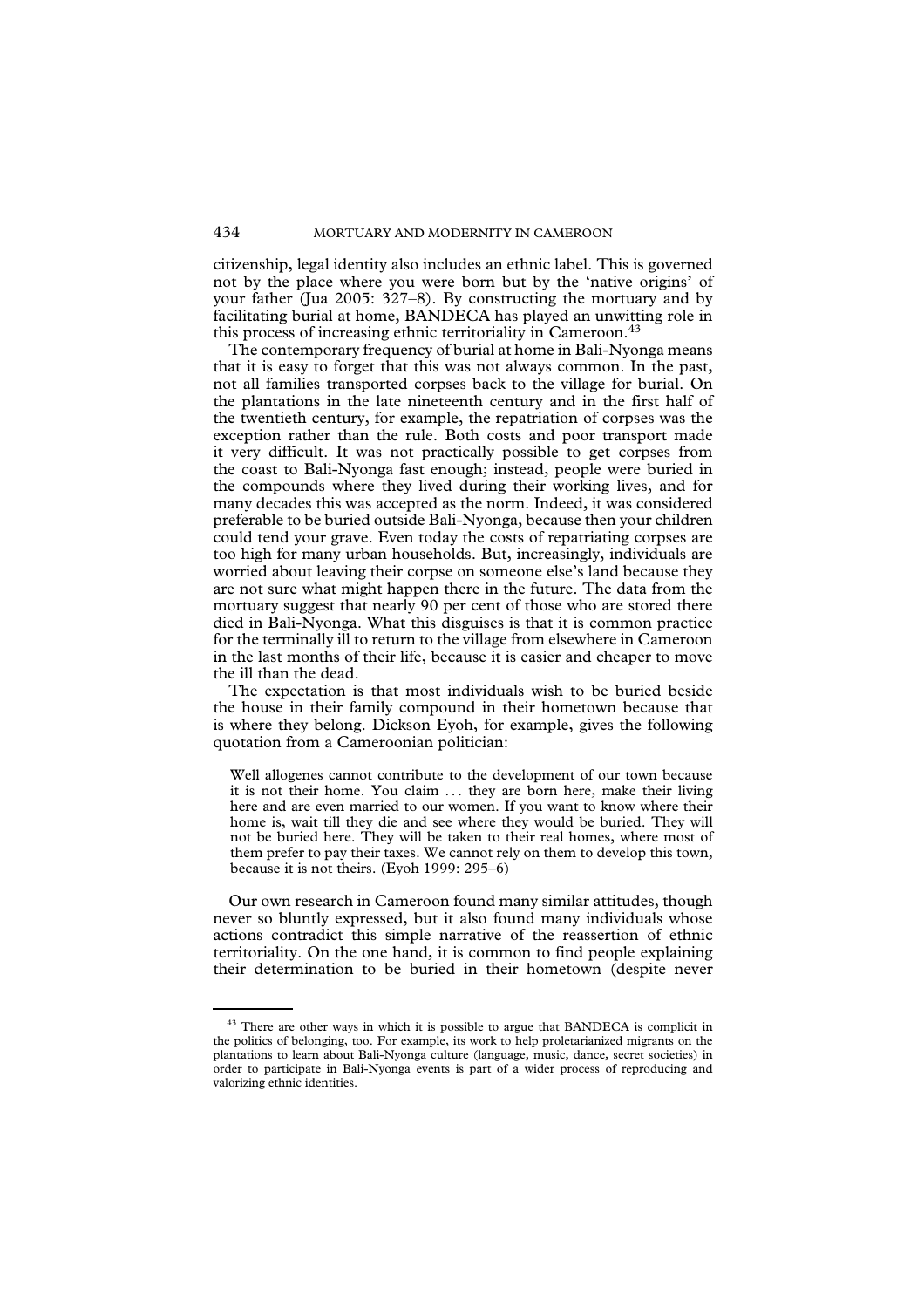having lived there) in terms of fears over future land ownership (in the place where they do live). But, on the other hand, it is also common to find individuals who engage extensively with development in the town where they live but in which they are not (in constitutional terms) 'native'. Understanding the different dynamics of individuals' attitudes often involves unpicking the specific interests in particular places. For example, there are sound economic reasons for maintaining a strong distinction between indigenes and so-called strangers that flow from the current community forestry law, which permits only indigenous groups to benefit from the revenue from forest products. Allowing an outsider to assist with local development would undermine the justice, logic and clarity of such distinctions.

#### **CONCLUSIONS**

The mortuary has changed the practice of burial by extending the period available for family members to prepare for the occasion. Whereas in the past most burials followed very soon after death, there can now be a period of several months to allow the diasporic family members to return in order to take part. The burial process has for many Bali-Nyonga families become increasingly attenuated and a network of mortuaries is vital to that process. In terms of development, BANDECA considers the mortuary an important economic asset and local service. The construction of the mortuary was 'development' because it provided local people with a convenient service and saved them money. The mortuary is modern because it opens up new opportunities for reorganizing mourning in a way that better suits the contemporary desires of Cameroonian families, including transnational families. External members of the Bali-Nyonga community were the driving force behind equipping and funding the new mortuary. However, the key figures in delivering this project were in Cameroon and were not members of the international diaspora. BANDECA used its most elite members to raise the funds in order to deliver the project and boost trust in the association and its leadership.

The mortuary is also part of a larger process in which the Bali-Nyonga elite claim that they are trying to develop and modernize the community. This extends beyond the storage of corpses to the practices before, during and after burial. Non-elite residents of the hometown are caricatured as 'primitive' by the elite because their practices are considered 'unhygienic' (in the case of wake keeping), discriminatory (in the case of widowhood) or economically irrational (in the case of expensive extravagant death celebrations). In conjunction with the traditional council and the Fon there is an active attempt to change the rules around burial in Bali-Nyonga. There is also an economically driven trend to hold death celebrations not in Bali-Nyonga itself but in the urban centres of Cameroon, so that those attending (who are also often those paying) can reduce their liabilities. Finally, again for economic reasons, there is a trend for families to combine the death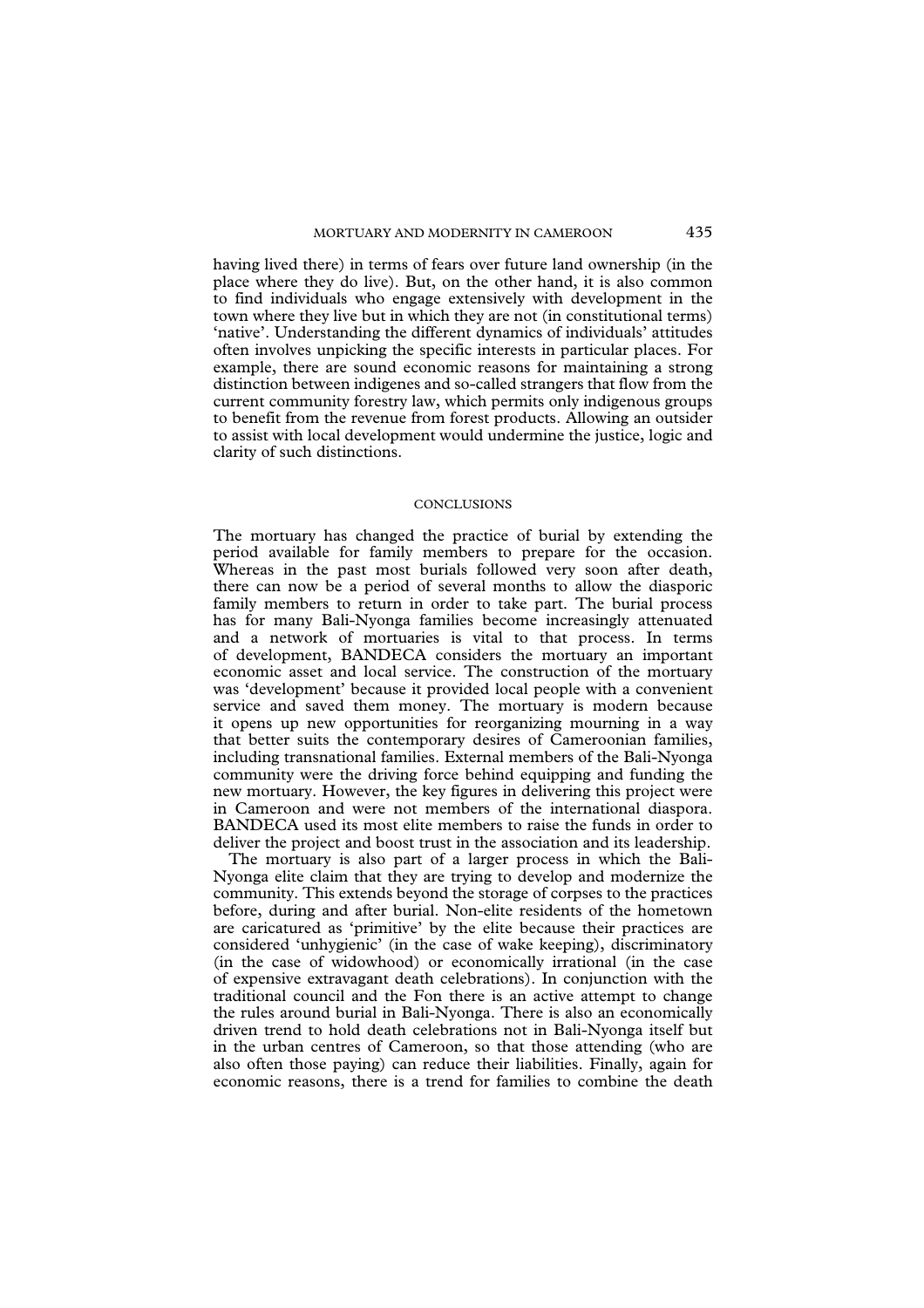celebrations of several people into one occasion, sometimes under the auspices of BANDECA.

The BANDECA mortuary reveals some of the conflicting loyalties faced by those who are active in the hometown association. The process of modernizing burial was sometimes portrayed by our interviewees as a simple conflict between elites and villagers. 'There is hatred and envy among the natives against the elites, which impedes development in Bali. In the village there is envy*...* Part of the elites' job is to change the mentality of the people. But the elite are timid and afraid of being criticized.<sup> $44$ </sup> Such a simplifying narrative serves the function of covering up a variety of other tensions within the Bali-Nyonga community – tensions, for example, within the elite between those who are prospering and those who are not (such as many middle-ranking civil servants or families without international connections), and tensions between those who draw their authority from their position within traditional structures and those who build their authority from their wealth. The economic power of the migrants and their association is potentially a threat to established social relations. Furthermore, it should not be assumed that those in the village do not have some leverage over those who are outside – threats of witchcraft emanating from the village can be very potent, for example (Geschiere and Nyamnjoh 1999; Nyamnjoh 2005). But in many ways what this story reveals is the sense in which this distinction between those inside and those outside Bali-Nyonga is a false dichotomy; it is ideological in the sense that it is a partial truth that helps to paper over other tensions within the elite.

The capacities of BANDECA to straddle these tensions are demonstrated not only because the mortuary project was effectively delivered but also because it was through the association that they were able to negotiate with the politicized bureaucracy and get permission to equip the building. The BANDECA constitution claims that it aims to work for 'the development of Bali-Nyonga in areas and aspects where local initiative can complement government action' (BANDECA 1999). The mortuary appears to illustrate this complementary role perfectly, because the building in which the mortuary is housed was constructed by the Government of Cameroon but the equipment that transformed the empty building into the mortuary was largely paid for by the hometown association, which also currently operates the mortuary even though it is inside the government-run hospital. However, the dispute over the ownership of the mortuary brings to light the competitive aspects of hometown association development projects from the perspective of the state. On the one hand, BANDECA is willing to demonstrate its loyalty to the state (even to the extent that it will contribute to the construction of the gendarmerie post) but, on the other, it maintains a distance from the state in order to retain its popularity and support amongst the Bali-Nyonga community. BANDECA is trusted in Bali-Nyonga because it relies on the capacity of the people to help themselves and because it

<sup>&</sup>lt;sup>44</sup> Bali-Nyonga elite, Yaoundé, 21 April 2005.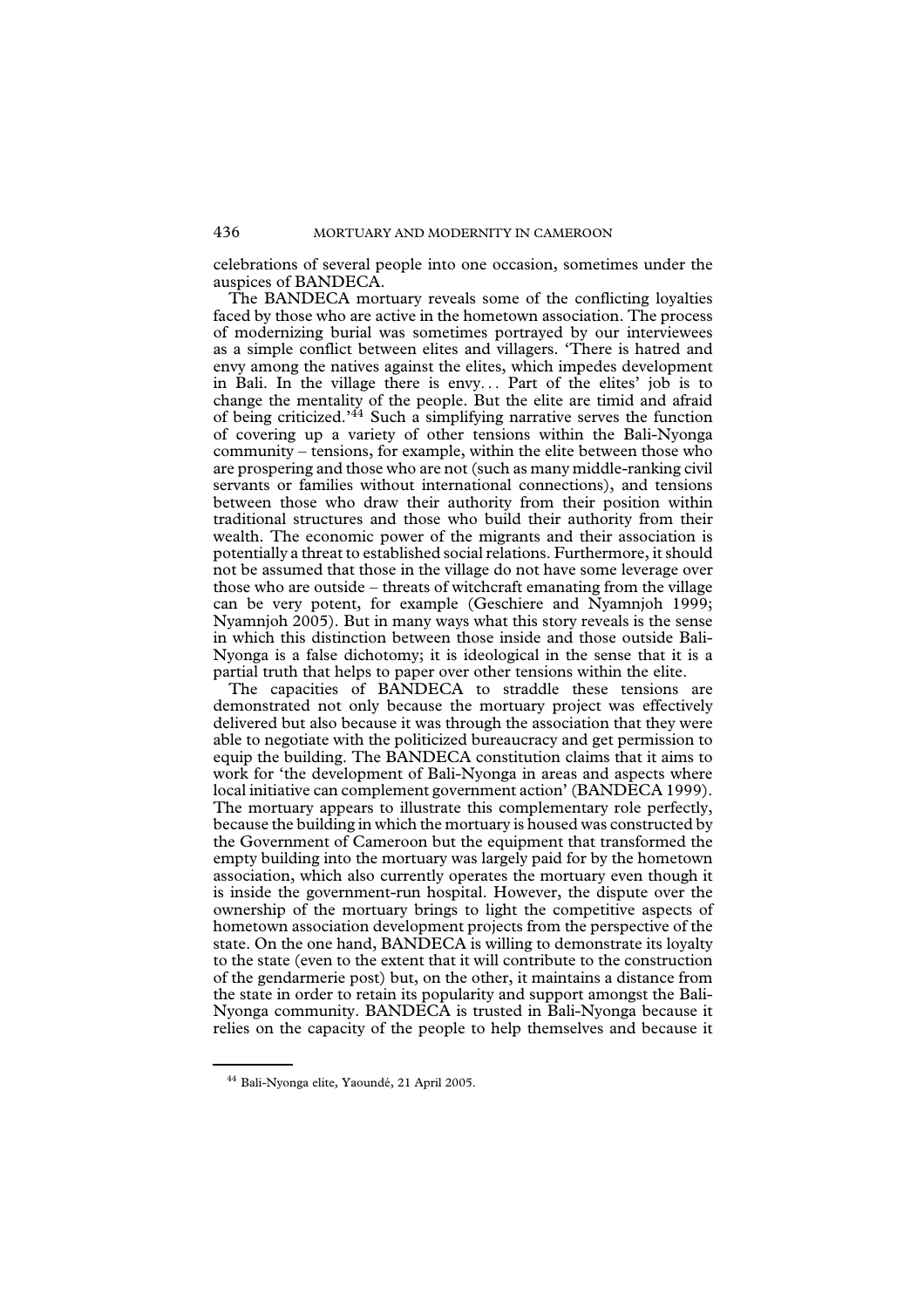is different from the government. In its accommodation of these new and particular political circumstances, BANDECA is demonstrating its local modernity (Nyamnjoh *et al*. 2002).

In the context of an increasingly rigid ethnic politics in Cameroon, it is becoming more important, not less, to be buried in Bali-Nyonga itself and the construction of the mortuary and remittances are helping to make this possible. In so doing, BANDECA is contributing to the process in which ethnically defined sub-national spaces become the key 'moral territorial unit' (Jua 2005: 325). Burial at home provides perpetual security for ancestors and asserts perpetual ownership of land. The desire of the external elite to be buried in Bali-Nyonga speaks of their increasing loyalty to their homeplace. This has the potential to exacerbate the dangers posed by a continued manipulation of ethnic identities from the political centre of Cameroon, though it is crucial to say that this was not a current concern of anyone we interviewed. For all the different interest groups and social strata that can be identified in Bali-Nyonga, there is also a remarkable solidarity within the community and a consistent view that 'the village' matters. The village was described as somewhere that is, in some ways, a superior place, and crude attempts to modernize Bali-Nyonga risk undermining this difference.

Burial practices often change and, like all rites that are invested with great significance, such changes are often controversial. Even though particular burial practices may have a relatively short history in a particular place, they are often perceived to be timeless and inviolate. The frequent and large-scale death celebrations that are such a ubiquitous feature of the contemporary landscape of northwest Cameroon are a relatively recent feature (Jindra 2005; Gufler 2000). So the argument in this article is not that a long-established burial practice is being altered for the first time. However it is claimed that technological change and social changes (such as new migration patterns and new patterns of accumulation) can have just as much impact on mourning as fundamental changes in the belief system, such as the introduction of Christianity. Tools and infrastructures (like the mortuary) can shape taken-for-granted conventions, routines and practices. The argument expressed here is also associated with those accounts of the transformation of burial rites that place economic causes at the centre (Arhin 1994), but this is not intended to be a mechanistic invocation of political-economic explanations for change so much as an ambition to reincorporate these elements into the contemporary debates about burial practices.

In the case of Bali-Nyonga it is often the individuals who have left the homeplace who are those most obviously involved in conscious processes of place making. It is important not to overstate the distinction between those who move and those who do not, since very few people in Bali-Nyonga are immobile, and what is crucial is not the difference between the two groups, but the relationship between the place and its diaspora. As AbdouMaliq Simone puts it, 'movement reflects a growing inability of individuals to remain in place. Yet, the very sustenance of specific places themselves requires movement' (2003: 13). As the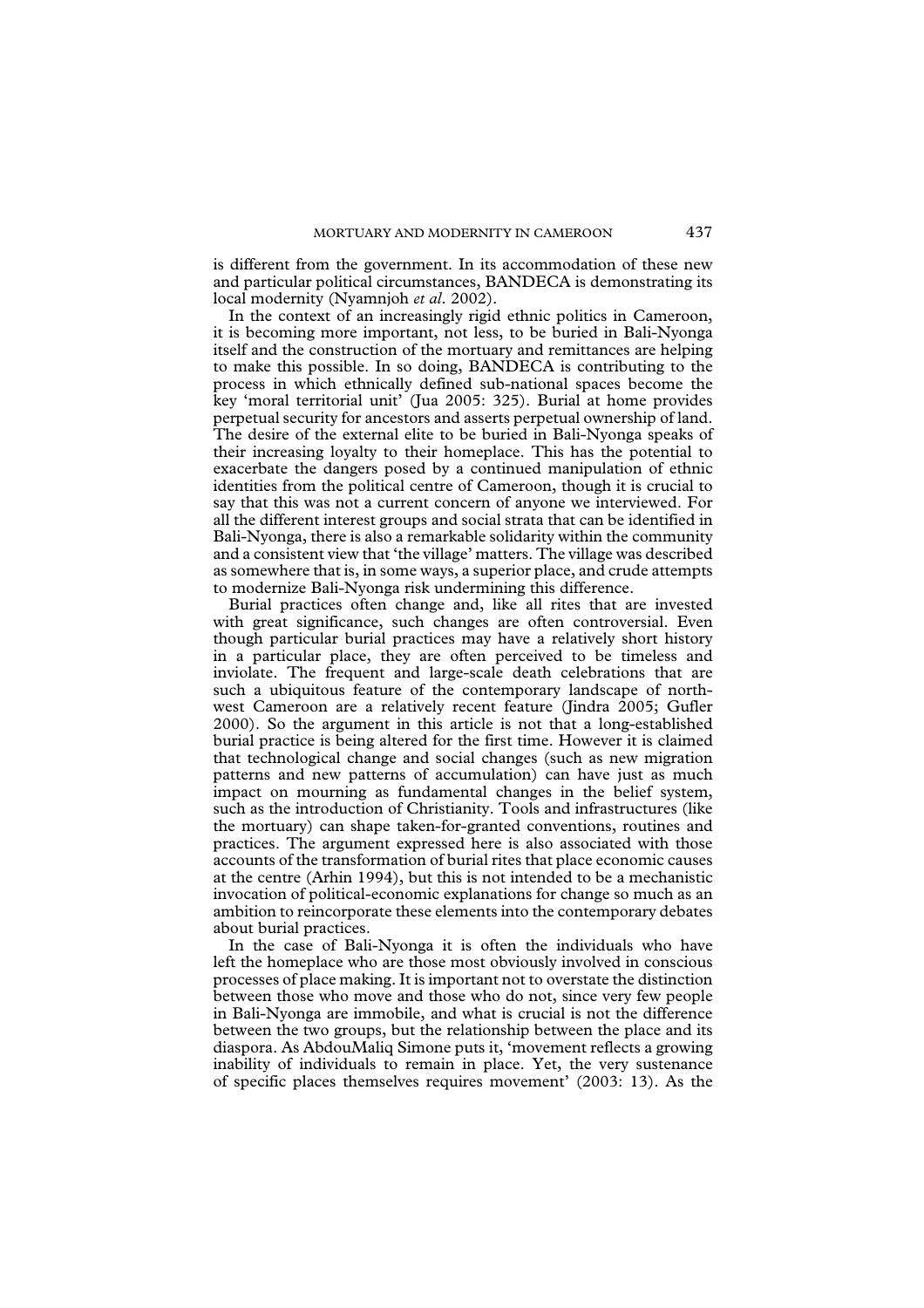first quotation in the article suggested, it is widely perceived that opportunities for employment in Bali-Nyonga are limited, so people tend to leave – but by their active process of keeping links, remitting money and engaging in debates (such as the debates about burial), it is these people who are currently having the most significant impact on their hometown.

#### REFERENCES

- Ardener, S. and S. Burman (eds) (1996) *Money-Go-Rounds: the importance of rotating savings and credit for women*. Oxford: Berg.
- Argenti, N. (2002) 'People of the chisel: apprenticeship, youth and elites in Oku (Cameroon)', *American Ethnologist* 29 (3): 497–533.
- Arhin, K. (1994) 'The economic implications of transformations in Akan funeral rites', *Africa* 64 (3): 307–22.
- BANDECA (1999) *The Constitution of the Bali-Nyonga Development and Cultural Association*. Bali-Nyonga: Bali-Nyonga Development and Cultural Association.
- Barkan, J., M. McNulty and M. Ayeni (1991) 'Hometown voluntary associations, local development and the emergence of civil society in Western Nigeria', *Journal of Modern African Studies* 29 (3): 457–80.
- Bejeng, P. (1985) *The Passing of a Great Leader: Galega II of Bali-Nyonga*. Douala: Nooramac.
- Chilver, E. (1964) 'A Bamiléké community in Bali-Nyonga: a note on the Bawok', *African Studies* 23 (3–4): 121–7.
- (1967) 'Paramountcy and protection in the Cameroons: the Bali and the Germans, 1889–1913' in P. Gifford and W. R. Louis (eds), *Britain and Germany in Africa: imperial rivalry and colonial rule*. New Haven: Yale University Press.
- (1970) *Historical Notes on the Bali Chiefdoms of the Cameroons Grassfields*. Two reports to the Bali-Chamba Historical and Cultural Society. Report 1: 'Origins, migration and composition'. Report 2: 'The Bali-Chamba of Bamenda: settlement and composition'.
- Chilver, E. and P. Kaberry (1961) 'An outline of the traditional political system of Bali-Nyonga', *Africa* 31 (4): 355–71.
- Chilver E. and U. Röschenthaler (2002) Cameroon's Tycoon: Max Esser's *Expedition and Its Consequences*. Oxford: Berghahn.
- Duni, J., R. Fon, S. Hickey and N. Salihu (2005) 'NGOs, social movements and paralegal extension in Northwest Cameroon: from clientelism to citizenship at the margins?' Paper prepared for the conference 'Winners and Losers from Rights-based Approaches to Development'. Institute for Development Policy and Management (IDPM), University of Manchester, 21–22 February 2005.
- Eyoh, D. (1998) 'Through the prism of a local tragedy: political liberalisation, regionalism and elite struggles for power in Cameroon', *Africa* 68 (3): 338–59.
- (1999) 'Community, citizenship and the politics of ethnicity in postcolonial Africa' in P. Zeleza and E. Kalipeni (eds), *Sacred Places and Public Quarrels: African cultural and economic landscapes*. Trenton NJ: Africa World Press.
- Fardon, R. (1991) *Between God, the Dead and the Wild. Chamba interpretations of ritual and religion.* Edinburgh: Edinburgh University Press for the International African Institute.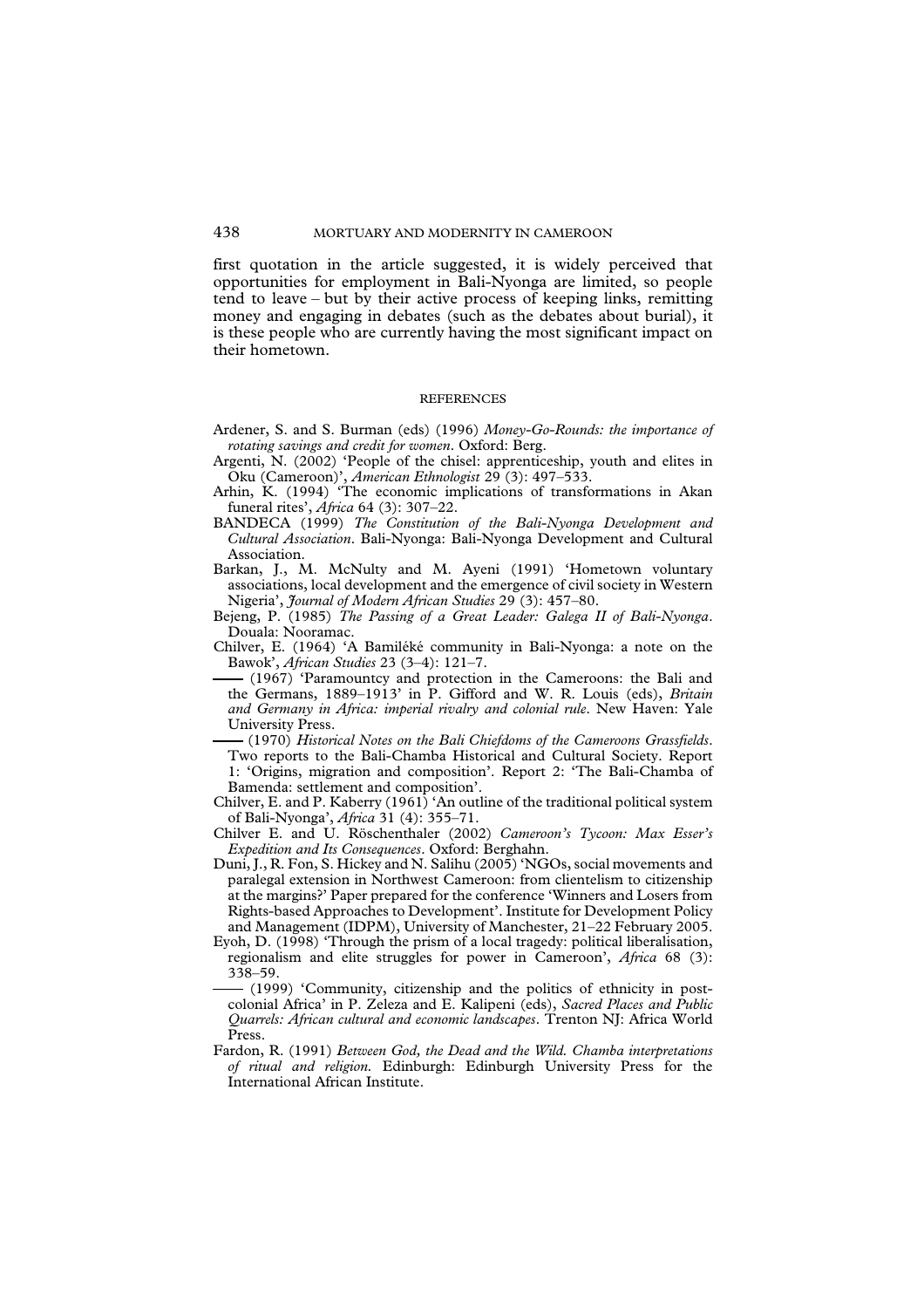(1996) 'The person, ethnicity and the problem of ''identity'' in West Africa' in I. Fowler and D. Zeitlyn (eds), *African Crossroads: intersections between history and ethnography in Cameroon*. Oxford: Berghahn Books.

Ferguson, J. (1999) *Expectations of Modernity: myths and meanings of urban life on the Zambian Copperbelt*. London: University of California Press.

Fokwang, J. (2003) 'Chiefs and democratic transition in Africa: an ethnographic study in the chiefdoms of Tshivhase and Bali'. MA thesis, University of Pretoria.

Fowler, I. and D. Zeitlyn (eds) (1996) *African Crossroads: intersections between history and ethnography in Cameroon*. Oxford: Berghahn Books.

Geschiere, P. and F. Nyamnjoh (1999) 'Witchcraft as an issue in the ''politics of belonging'': democratization and urban migrants' involvement with the home village', *African Studies Review* 41 (3): 69–91.

(2000) 'Capitalism and autochthony: the seesaw of mobility and belonging', *Public Culture* 12 (2): 423–52.

(2001) 'Autochthony as an alternative to citizenship: new modes in the politics of belonging in postcolonial Africa' in E. Kurimoto (ed.), *Rewriting Africa: toward renaissance or collapse?* Osaka: National Museum of Ethnology.

Gufler, H. (2000) ' "Crying the death": rituals of death among the Yamba', *Anthropos* 95 (2): 349–61.

Hickey, S. (2004) '*Hometown associations' as social movements for citizenship: a case study from Northwest Cameroon'*. Paper presented at the 47th Annual Meeting of the African Studies Association (USA); New Orleans, LA, November.

Honey, R. and S. Okafor (1998) *Hometown Associations: indigenous knowledge and development in Nigeria*. London: Intermediate Technology Publications.

Hunt, W. 1925. *An Assessment Report on the Bali clan in the Bamenda Division of Cameroons Province*. Cameroon National Archives, Buea.

Huntington, R. and P. Metcalf (1979) *Celebrations of Death: the anthropology of mortuary ritual*. Cambridge: Cambridge University Press.

Jeffreys, M. (1957) 'The Bali of Bamenda', *African Studies* 16: 108–13.

(1962) 'Some Notes on the Customs of the Grassfields Bali of Northwestern Cameroon', *Afrika und Ubersee* 46 (3): 161–8.

Jindra, M. (2005) 'Christianity and the proliferation of ancestors: changes in hierarchy and mortuary ritual in the Cameroon Grassfields', *Africa* 75 (3): 356–77.

Jua, N. (2005) 'The mortuary sphere, privilege and the politics of belonging in contemporary Cameroon', *Africa* 75 (3): 325–54.

Kaufman, S. and L. Morgan (2005) 'The anthropology of the beginnings and ends of life', *Annual Review of Anthropology* 34: 317–41.

Ndangam, G. (1988) 'The biography of V. S. Galega II (1906–1985)' in V. Titanji, *et al*. (eds), *An Introduction to the Study of Bali-Nyonga (A tribute to His Royal Highness Galega II, Traditional Ruler of Bali-Nyonga from 1940–1985*). Yaoundé: Stardust Printers.

Ndjio, B. (2006) 'Intimate strangers: neighbourhood, autochthony and the politics of belonging' in P. Konings and D. Foeken (eds), *Crisis and Creativity: exploring the wealth of the African neighbourhood*. Leiden: Brill.

Nkwi, P. (1997) 'Rethinking the role of elites in rural development: a case study from Cameroon', *Journal of Contemporary African Studies* 15 (1): 67–86.

Nyamndi, N. (1988) *The Bali Chamba: a political history*. Paris: Editions Cape. Nyamnjoh, F. (1999) 'Cameroon: a country united by ethnic ambition and difference', *African Affairs* 98 (390): 101–18.

(2005) 'Images of Nyongo amongst Bamenda Grassfielders in Whiteman Kontri', *Citizenship Studies* 9 (3): 241–69.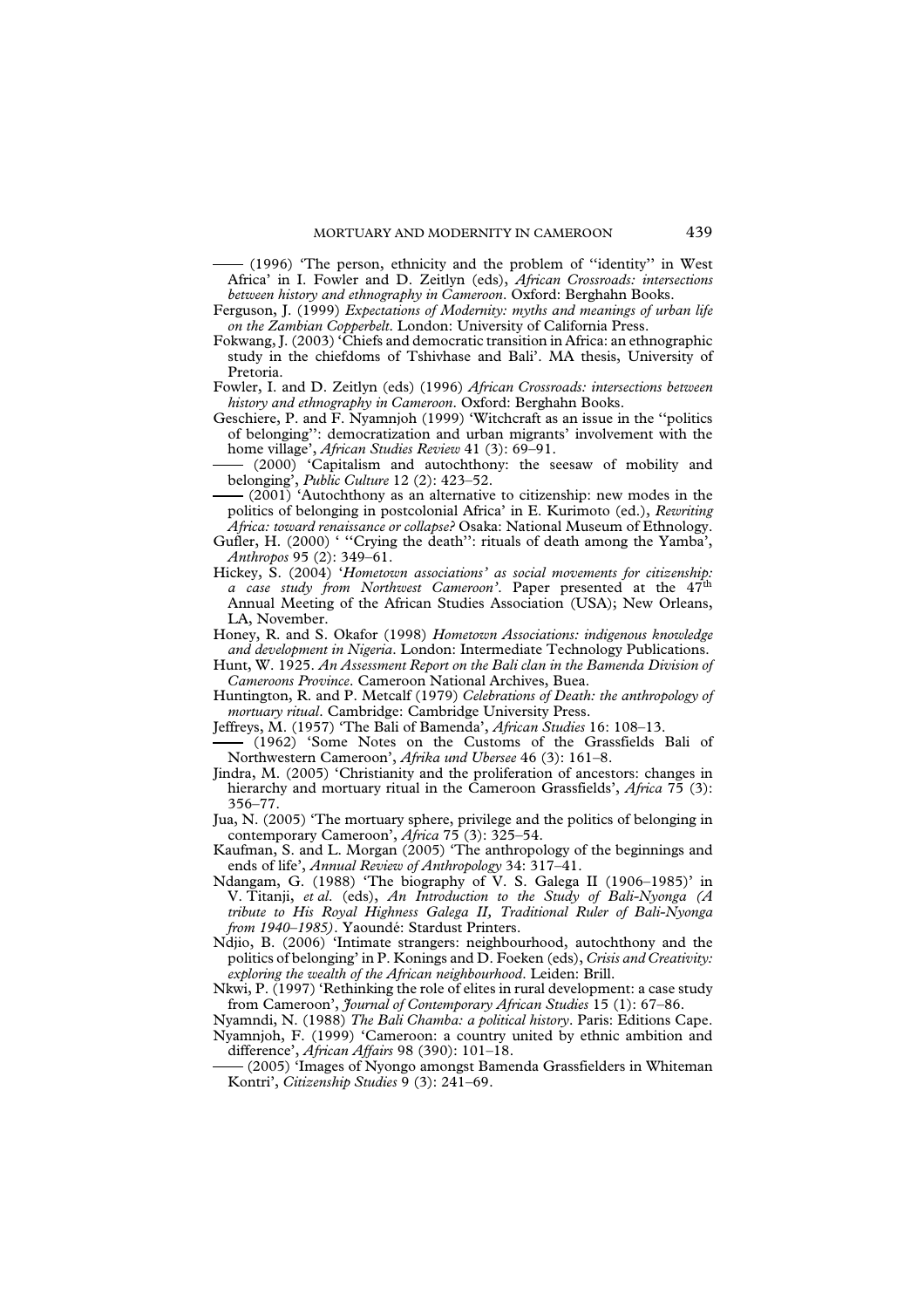- Nyamnjoh, F., D. Durham and J. Fokwang (2002) 'The domestication of hair and modernized consciousness in Cameroon: a critique in the context of globalisation', *Identity, Culture and Politics* 3 (2): 98–124.
- Piot, C. (1999) *Remotely Global: village modernity in West Africa*. London: University of Chicago Press.
- Robinson, J. (2006) *Ordinary Cities: between modernity and development*. London: Routledge.
- Rowlands, M. and F. Nyamnjoh (1998) 'Elite associations and the politics of belonging in Cameroon', *Africa* 68 (3): 320–37.
- Simone, A. M. (2003) 'Moving towards uncertainty: migration and the turbulence of African urban life', paper for conference on 'African Migration in Comparative Perspective', Johannesburg, South Africa, 4–7 June, 2003. http://pum.princeton.edu/pumconference/papers/2-Simone.pdf.
- Titanji, V., M. Gwanfogbe, E. Nwana, G. Ndangam and A. Lima (eds) (1988) *An Introduction to the Study of Bali-Nyonga (A Tribute to His Royal Highness Galega II, Traditional Ruler of Bali-Nyonga from 1940–1985)*. Yaounde:´ Stardust Printers.
- Trager, L. (2001) *Yoruba Hometowns: community, identity, and development in Nigeria*. Boulder CO : Lynne Rienner.
- van den Bersselaar, D. (2005) 'Imagining home: migration and the Igbo village in colonial Nigeria', *Journal of African History* 46 (1): 51–73.
- Woods, D. (1994) 'Elites, ethnicity and "home town" associations in the Côte d'Ivoire: an historical analysis of state–society links', *Africa* 64 (4): 465–83.

### ABSTRACT

The article describes a new mortuary in Cameroon, which has been constructed in a government hospital by the Bali-Nyonga Development and Cultural Association (BANDECA). The history and character of this hometown association is analysed and the article then argues that the mortuary has changed the temporality of death celebrations, and that this change is largely driven by the needs of national and international migrants. It claims that the association and the traditional authorities are attempting to steer recent changes within a longer historical process of 'modernizing' burial. The construction of the mortuary reveals some of the tensions within the community and the challenges these present to the association's leadership. In particular it illustrates the potential conflicts of interest between the hometown association and the national government that result from this form of self-help development project. Finally, the article shows that, despite the increased mobility of the Bali-Nyonga population, it is becoming more important, not less, to be buried at 'home', and that the mortuary and remittances are contributing to this process. Since the mortuary enables burials to take place at home, BANDECA is unwittingly reinscribing ethnic territoriality and thereby contributing to a political process of deepening the sense of ethnic belonging in Cameroon.

# **RÉSUMÉ**

L'article décrit une nouvelle morgue au Cameroun, construite dans un hôpital public par l'association BANDECA (Bali-Nyonga Development and Cultural Association). Après une analyse de l'histoire et du caractère de cette association, l'article soutient que la morgue a modifié la temporalité des célébrations de la mort et que ce changement est essentiellement déterminé par les besoins des migrants nationaux et internationaux. Il affirme que l'association et les autorités